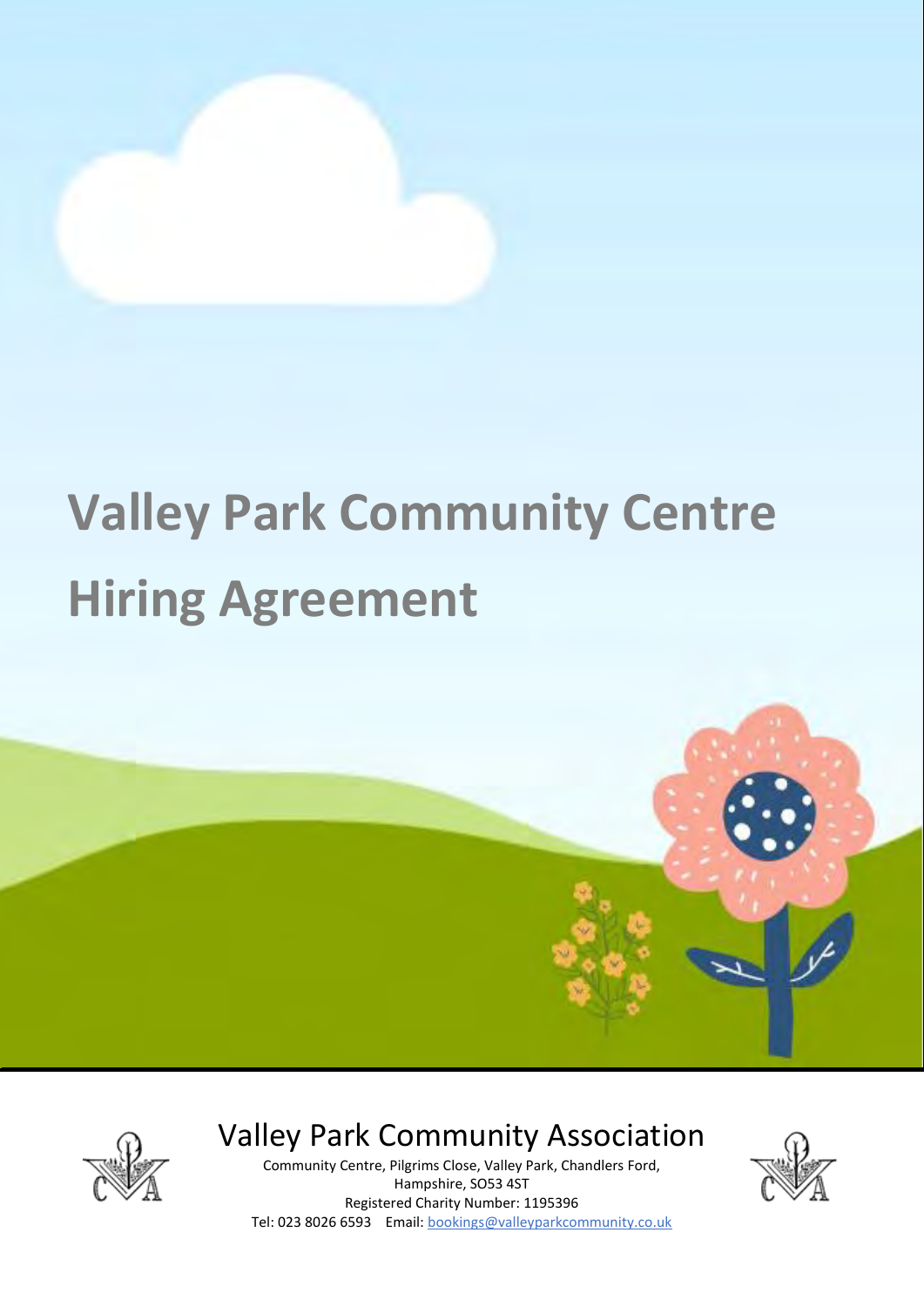# **Contents**

| <b>Section 1</b>  | <b>Hiring Agreement</b>            |                                                      | $3 - 8$   |
|-------------------|------------------------------------|------------------------------------------------------|-----------|
| <b>Section 2</b>  | <b>Standard Conditions of Hire</b> |                                                      | $9 - 18$  |
| <b>Appendices</b> | Appendix 1:                        | Application for consent for a Temporary Event Notice | 17        |
|                   | Appendix 2:                        | Declaration for the use of Inflatables               | 18        |
|                   | Appendix 3:                        | <b>Information for Hirers</b>                        | $21 - 24$ |
|                   | Appendix 4:                        | <b>Checklist for Hirers</b>                          | 25        |
|                   | Appendix 5:                        | Fire Evacuation Procedure                            | $26 - 27$ |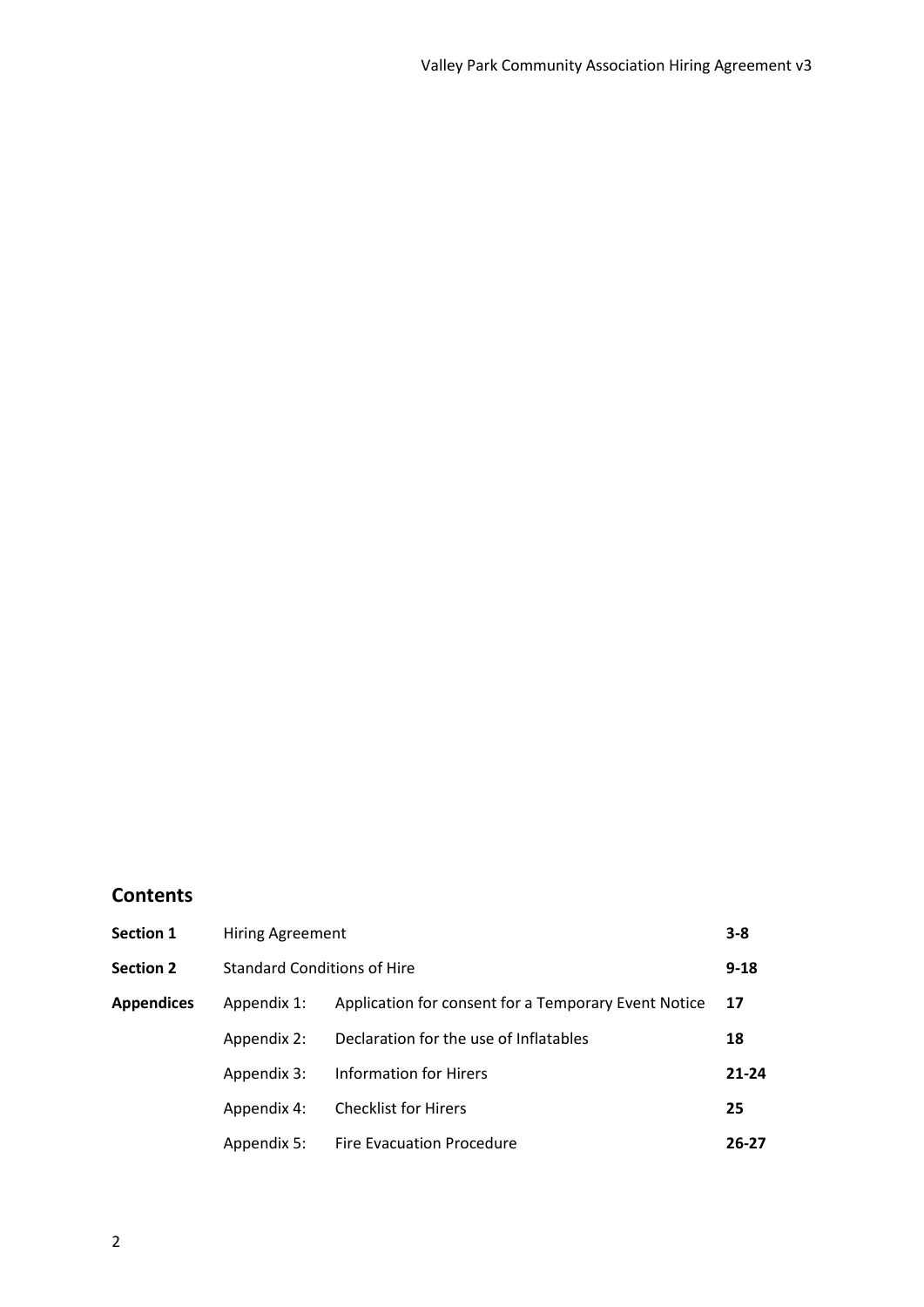# **Hiring Agreement**

By signing this Agreement, you are entering into a contract that could be used in evidence should legal action become necessary.

**DATED**

**PARTIES** Valley Park Community Association

and

Name or organisation:

#### **AGREED** as follows:

- **1.** Throughout this Agreement:
	- the Community Association named in clause 2.2 is referred to as "we"; "our" is to be construed accordingly and "we" and "us" mean and include the Association's charity trustees, employees, volunteers, agents and invitees
	- the person or organisation named in clause 2.3 is referred to as "you"; and "your" is to be construed accordingly; "you" also includes the members of your management committee (if appropriate), your employees, volunteers, agents and invitees
	- where you must seek our consent, tell us about something or give us something, you must speak to and seek consent from the Centre Manager or, if the Centre Manager is not available, any of our charity trustees.
- **2.** In consideration of the hire fee described in clause 2.4, we agree to permit you to use the premises described in clause 2.5 for the purpose described in clause 2.6 for the period(s) described in clause 2.1. The details inserted in sub-clauses 2.1 to 2.6 below and the answers to the questions in sub-clauses 2.7 to 2.11 are terms of this Agreement. This Agreement includes the annexed Standard Conditions of Hire and the Special Conditions of Hire (if any) set out in the attached Schedule.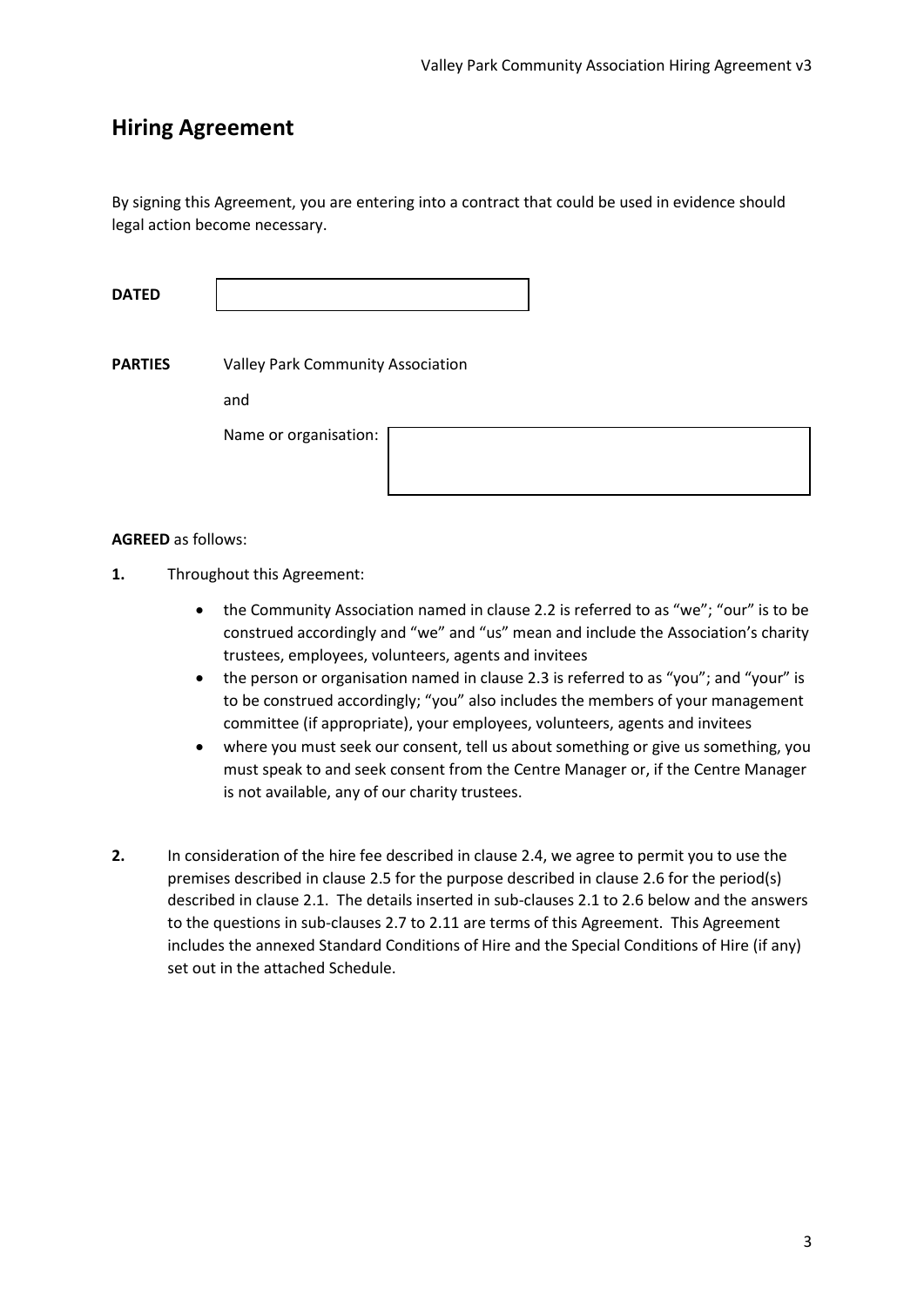#### **2.1 Dates(s) required**

#### **(a) INDIVIDUAL OR ONE-OFF HIRE**

| Date(s) (dd/mm/yyyy) | <b>Start of Hire Time</b> | <b>End of Hire Time</b> |
|----------------------|---------------------------|-------------------------|
|                      |                           |                         |
|                      |                           |                         |

Please email me information regarding advertisement of my event in the Valley Park Voice to the email address provided in the Agreement  $□$ 

#### **OR**

#### **(b) REGULAR HIRE**

| Day | Dates (From-to)          | <b>Start Time</b> | <b>Finish Time</b> | Room/s |
|-----|--------------------------|-------------------|--------------------|--------|
|     | -                        |                   |                    |        |
|     | -                        |                   |                    |        |
|     | $\overline{\phantom{0}}$ |                   |                    |        |
|     |                          |                   |                    |        |
|     | -                        |                   |                    |        |

**NOT INCLUDING** (Please consider if your session will run during school holidays)**:**

| <b>Date From</b> | Date to |
|------------------|---------|
|                  |         |
|                  |         |
|                  |         |
|                  |         |

I would like my sessions to be advertised at the Centre  $□$ 

I would like my session(s) to be advertised in the Valley Park Voice  $\Box$ 

Telephone number and/or email address to be shared publicly to allow potential participants to contact you:

A copy of your relevant Public Liability Insurance Certificate must be submitted to validate your booking.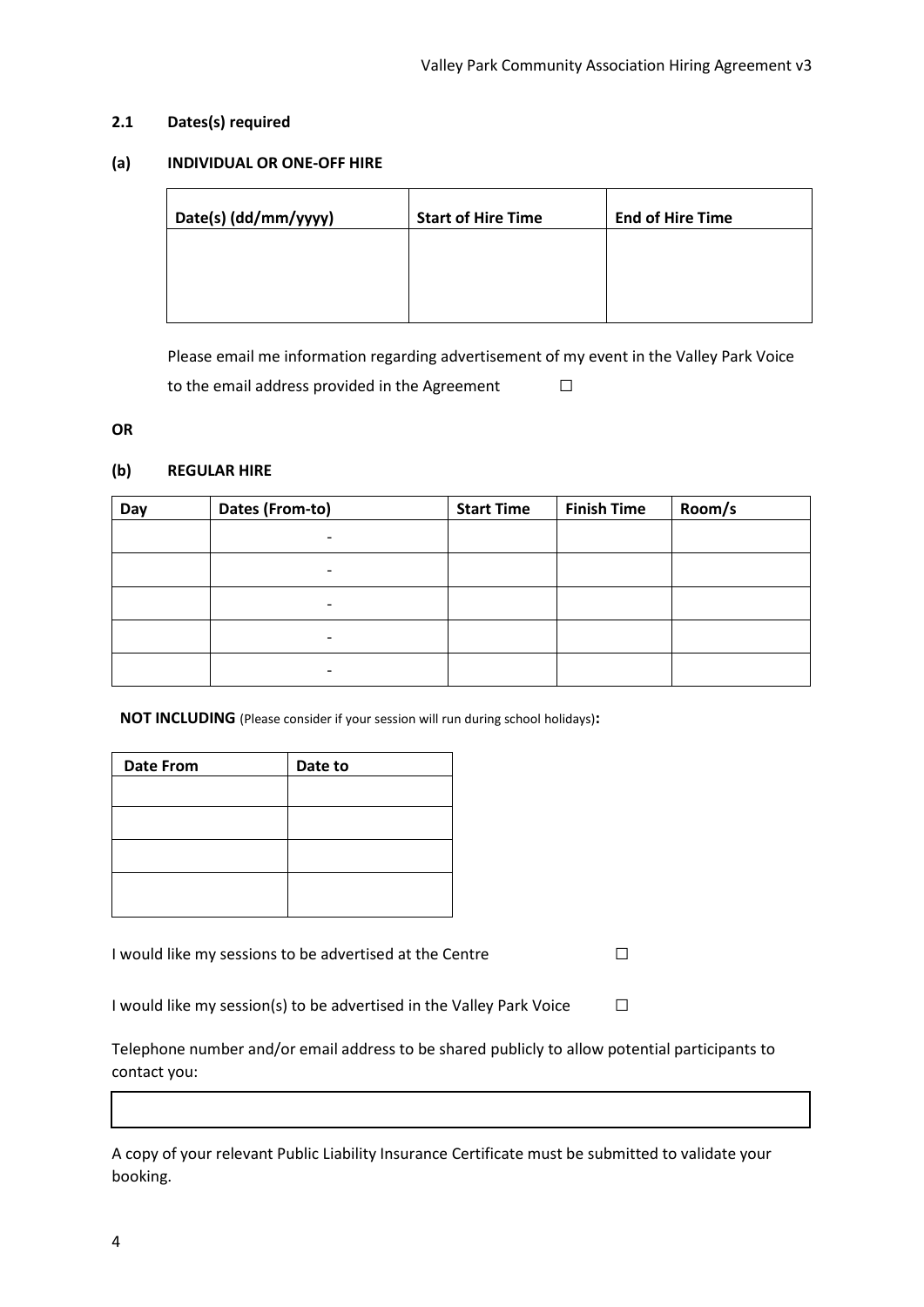#### **2.2 Community Centre**

| (a) | <b>Registered Charity No</b>                       | 1195396                                                                                                                                      |
|-----|----------------------------------------------------|----------------------------------------------------------------------------------------------------------------------------------------------|
| (b) | <b>Authorised Representative</b><br><b>Address</b> | Centre Manager<br><b>Valley Park Community Association</b><br><b>Community Centre</b><br>Pilgrims Close<br><b>Chandlers Ford</b><br>SO53 4ST |
|     | Telephone Numbers & Email                          | 02380 266593<br>bookings@valleyparkcommunity.co.uk                                                                                           |

#### **2.3 Hirer**

(a) Name (b) Organisation (c) Name of Organisation's Authorised Representative Address Telephone Numbers & Email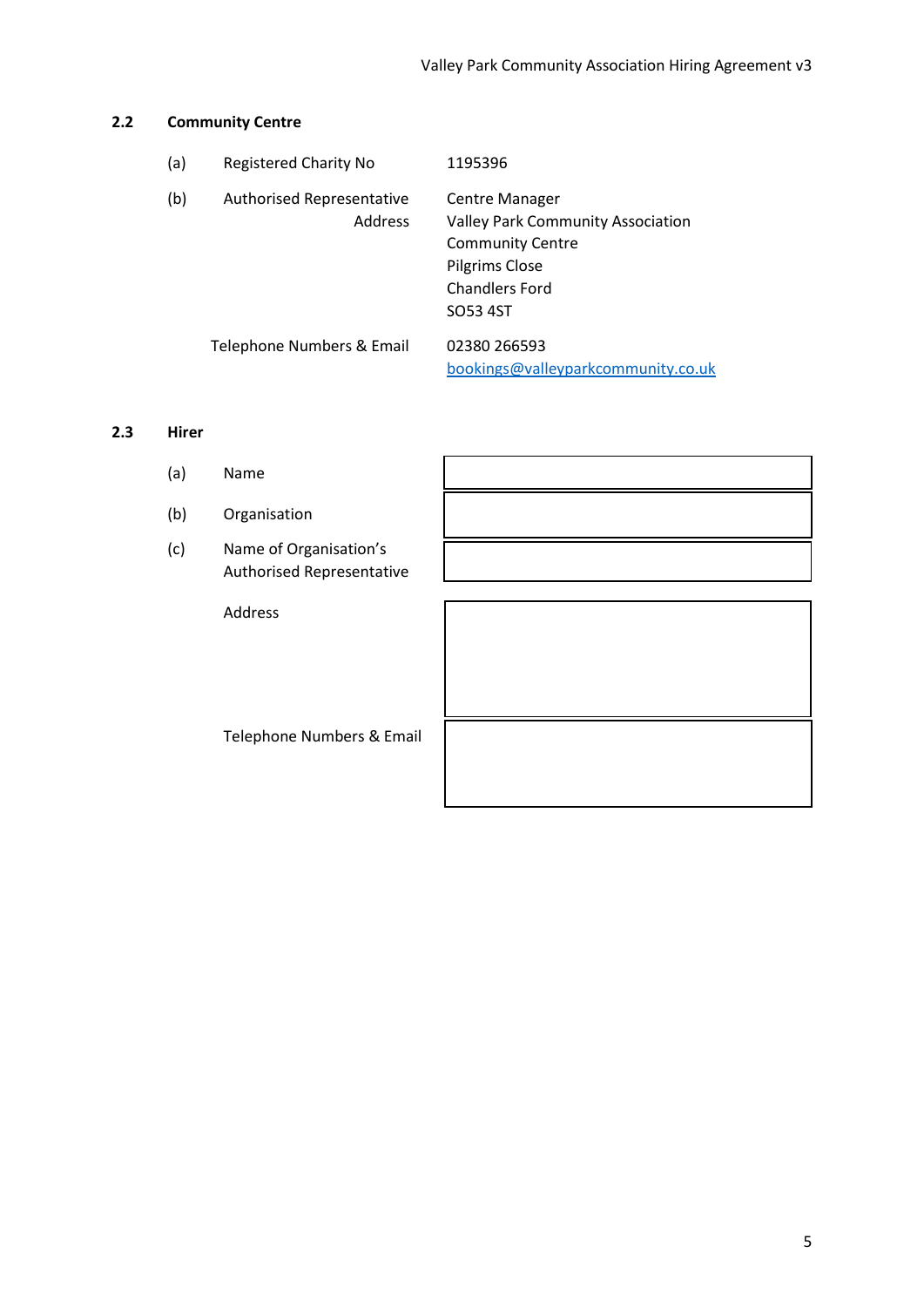#### **2.4 Hire Fee**

| Hire Fee        | /hr |
|-----------------|-----|
| Special Deposit |     |

For children's parties (under the age of 18), a special deposit of £30 is required. For all other one-off events, a deposit of £100 is required. This is in addition to the hire charge.

You will be invoiced for both the deposit and hire fee once your booking has been accepted and section 7 signed by both parties. The balance must be paid in full immediately on receipt. BACS payments are possible, whereby the invoice number should be referenced for any payments made. Cheques must be made payable to "Valley Park Community Association".

We will refund the deposit within 28 days of the termination of the period of hire provided that no damage or loss has been caused to the premises and/or contents, nor complaints made to us about noise or other disturbance during the period of the hiring as a result of the hiring. This includes return of any keys issued.

Regular hirers will be invoiced monthly in advance and payment terms are strictly 30 days from the date of the invoice. The agreed hourly rate is subject to change at our discretion.

Is this a commercial hire? Yes/No

#### **2.5 Additional condition for use with commercial hirers**

A copy of your relevant Public Liability Insurance Certificate must be submitted to validate your booking.

#### **2.6 Premises**

| Main Hall | New Hall    |  |
|-----------|-------------|--|
| Kitchen   | Kitchenette |  |
| Room 1    |             |  |
| Room 2    |             |  |

| Storage of equipment |  |  |
|----------------------|--|--|
|                      |  |  |
|                      |  |  |
|                      |  |  |

#### **2.7 Purpose/description of hiring**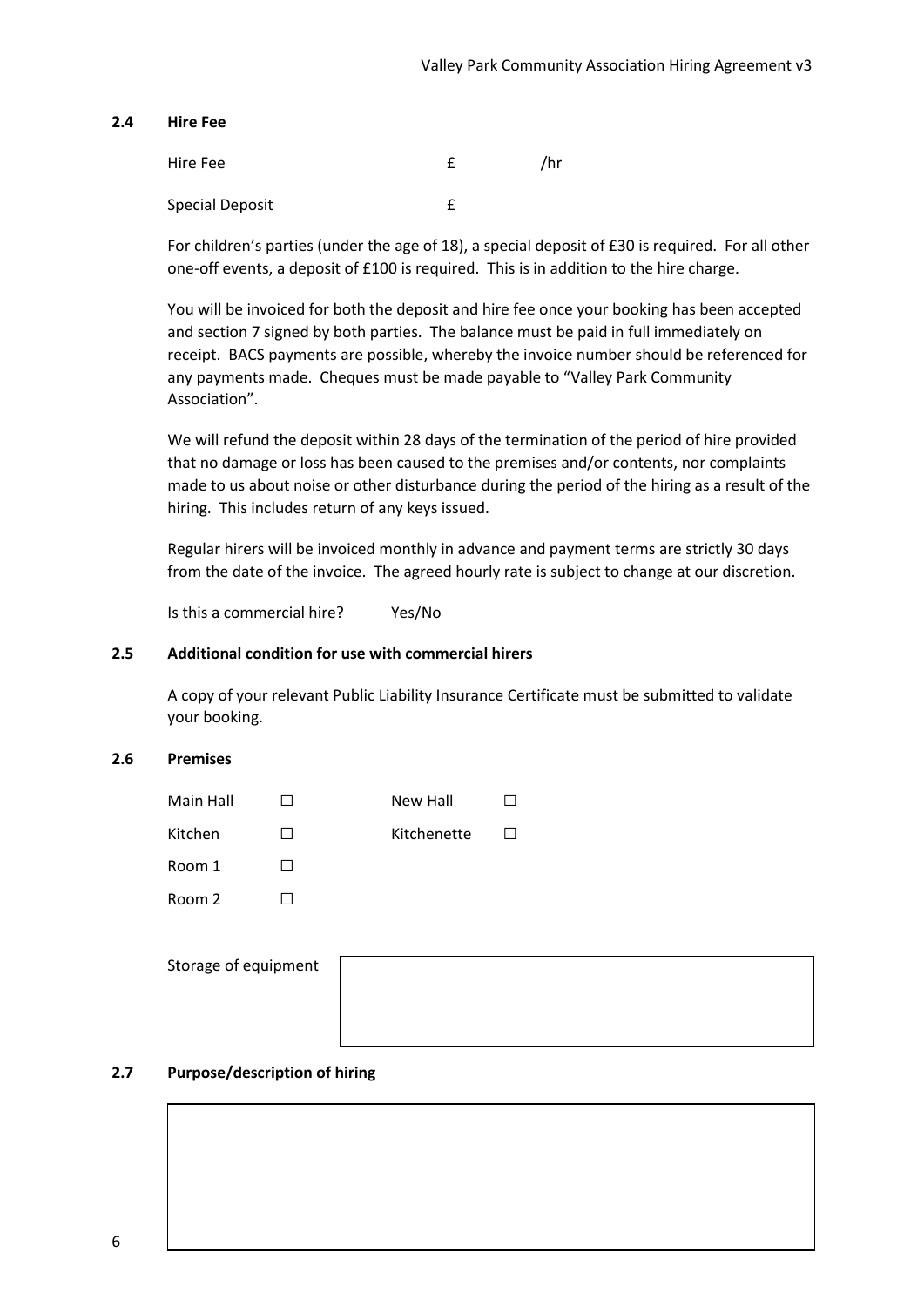| 2.8  | Will tickets be sold for your event?                      | Yes / No |
|------|-----------------------------------------------------------|----------|
| 2.9  | Is food to be provided at the event?                      | Yes / No |
| 2.10 | Is alcohol to be provided at the event?                   | Yes / No |
| 2.11 | Will there be exhibition of a film?                       | Yes / No |
| 2.12 | Will live music be performed or recorded<br>Music played? | Yes / No |

**3.** You agree not to exceed the maximum permitted number of people per room including the organisers/performers.

| Main Hall | 80 |
|-----------|----|
| Room 1    | 30 |
| Room 2    | 20 |
| New Hall  | 50 |

Number of people attending:



**4.** The hall does not have a licence:

with the Performing Rights Society (PRS) for the performance of copyright music.

from Phonographic Performance Licence (PPL).

- **4.1** We have a Premises Licence authorising regulated entertainment only. You hereby acknowledge receipt of a copy of the conditions of the Premises Licence and/or Operating Schedule for the premises, in accordance with which the hiring must be undertaken, and agree to apply with all obligations therein.
	- (i) You agree that if regulated entertainment, not covered by our Premises Licence, is to be held you must obtain our consent to give notice of a Temporary Events Notice (TEN) to the licencing authority (Test Valley Borough Council). We will advise if a TEN is not needed.
	- (ii) You agree to give us notice of your intention to provide alcohol at the event and to give notice of a TEN to the licensing authority, Test Valley Borough Council.

If you fail to comply with (i) or (ii) above, we will cancel the hiring without compensation. This is because there is a limit on the number of TENs that can be granted annually for any premises. Lack of co-operation could affect future fundraising by us and by local voluntary organisations.

**5.** You agree with us to be present (by your authorised representative, if appropriate) during the hiring and to comply fully with this Agreement.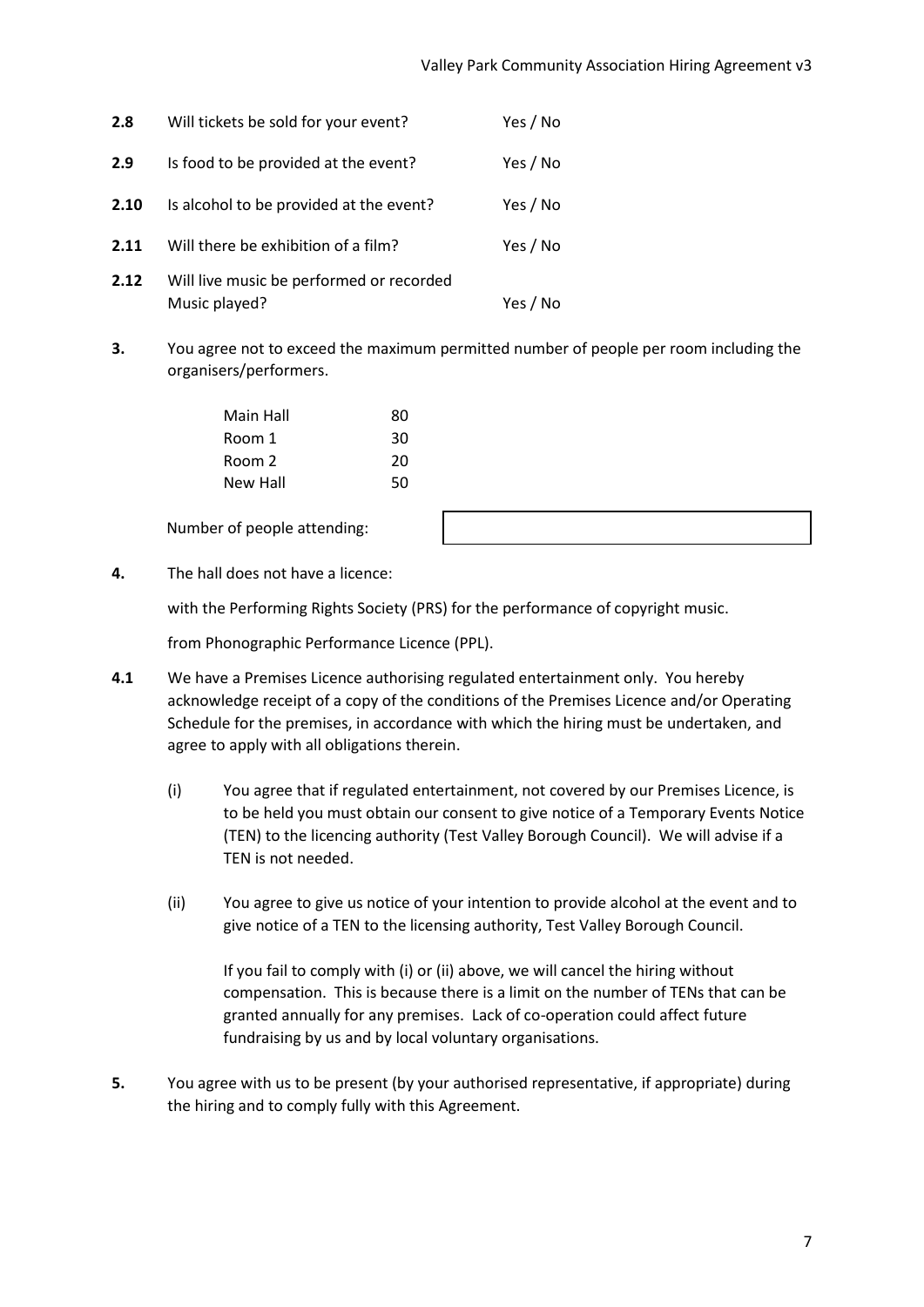- **6.** We and you hereby agree that the Standard Conditions of Hire (see below), together with any additional conditions imposed under the Premises Licence or that we deem necessary form part of the terms of this Agreement unless we and you agree in writing.
- **7.** None of the provisions of this Agreement are intended to or will operate to confer any benefit pursuant to the Contracts (Rights of Third Parties) Act 1999 on a person who is not named as a party to this Agreement.

Signed by the person named at 2.2(b) above, duly authorised, on behalf of the Association.

Signature

Date

Signed by the person named at 2.3(a) above or at 2.3(c) above, duly authorised, on behalf of the organisation named at 2.3(b) above, where applicable.

Signature

Date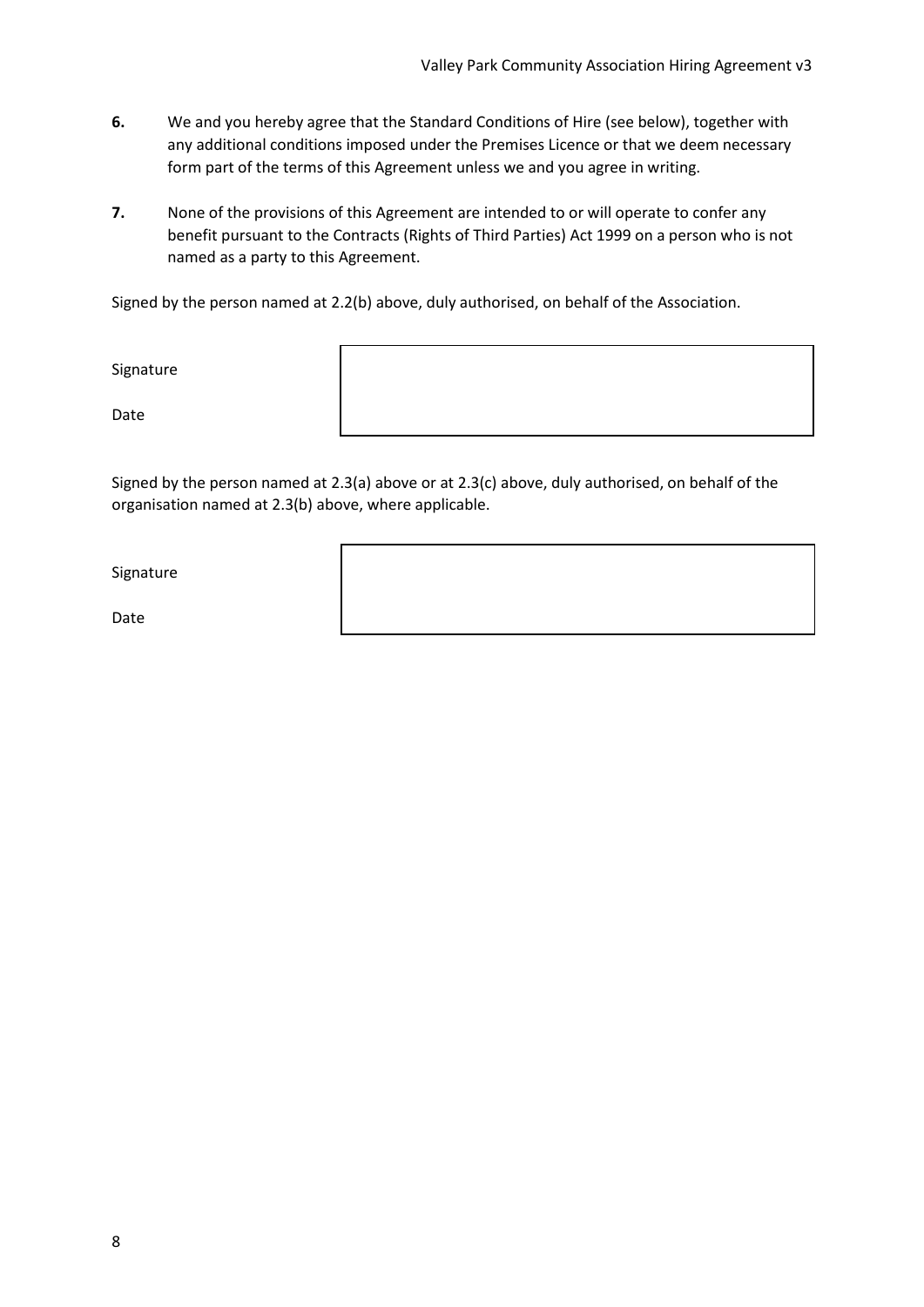# **Standard Conditions of Hire**

If you are in any doubt as to the meaning of any of the Conditions, you must seek clarification from us without delay.

#### **1. Age**

You, not being a person under 18 years of age, hereby accept responsibility for being in charge of and on the premises at all times when the public are present and for ensuring that all Standard Conditions under this Agreement relating to management and supervision of the premises are met.

#### **2. Supervision**

During the period of the hiring, you are responsible for:

- (i) supervision of the premises, the fabric and the contents;
- (ii) care of the premises, safety from damage however slight or change of any sort; and
- (iii) the behaviour of all persons using the premises whatever their capacity, including proper supervision of car parking arrangements so as to avoid obstruction of the highway.

As directed by us, you must make good or pay for all damage (including accidental damage) to the premises or to the fixtures, fittings or contents and for loss of contents.

#### **3. Use of premises**

You must not use the premises (including the car park) for any purpose other than that described in the Agreement. You must not sub-hire or use the premises or allow the premises to be used for any unlawful or unsuitable purpose. You must not in any unlawful way do anything to bring on to the premises anything which might endanger the premises or render invalid any insurance policies covering the premises.

The hire period must include set-up and clear-up times. The premises must not be accessed outside of the agreed hire period and must be vacated promptly at the end of the hire.

The Centre management committee reserve the right to enter the hall at any time during an event if it has reason to believe there may be a problem, and to impose further conditions or curtail the event as it considers necessary due to impropriety of use or for the welfare of guests or the safety of the building.

The Community Centre is administered in accordance with the Constitution of the Valley Park Community Association and is bound by the terms of lease from the landlord Test Valley Borough Council.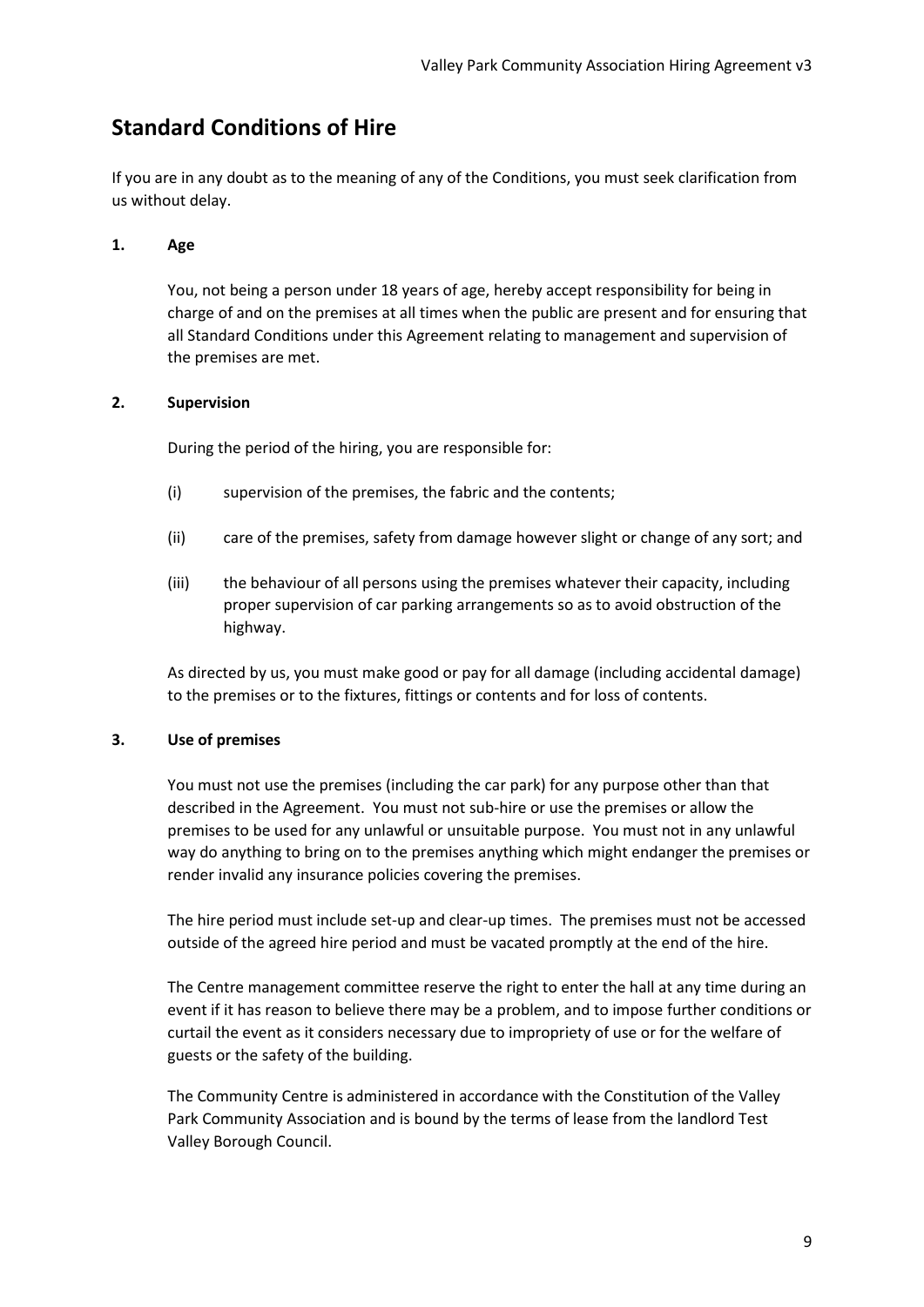#### **4. Insurance and indemnity**

- (i) You are liable for:
	- (a) costs arising from accidental and malicious loss or damage and for loss or damage arising out of your negligence to any part of the premises including its curtilage or its contents
	- (b) costs arising from accidental and malicious loss or damage and for loss or damage arising out of your negligence done to our WiFi service
	- (c) all claims, losses, damages and costs made against or incurred by us, our employees, volunteers, agents or invitees in respect of damage or loss of property or injury to persons arising as a result of your use of the premises (including the storage of equipment) and/or your use of our WiFi service, and
	- (d) all claims, losses, damages and costs made against or incurred by us as a result of any nuisance caused to a third party as a result of your use of the premises and/or the use of our WiFi service, and
- (ii) We will take out adequate insurance to insure the liabilities described in sub-clauses (i)(a) and (b) above and may, in our discretion and in the case of non-commercial hirers, insure the liabilities described in sub-clauses (i)(c) and (d) above. We will claim on our insurance for any liability you incur but you must indemnify us against:
	- (a) any insurance excess incurred and
	- (b) the difference between the amount of the liability and the monies we receive under the insurance policy.
- (iii) Where we do not insure the liabilities described in sub-clauses (i)(c) and (d) above, you must take out adequate insurance to insure such liability and on demand must produce the policy and current receipt or other evidence of cover to our Hall Secretary. If you fail to produce such policy and evidence of cover, we will cancel this Agreement and re-hire the premises to another hirer.

We are insured against any claims arising out of our own negligence.

#### **5. Gaming, betting and lotteries**

You must ensure that nothing is done on or in relation to the premises in contravention of the law relating to gaming, betting and lotteries.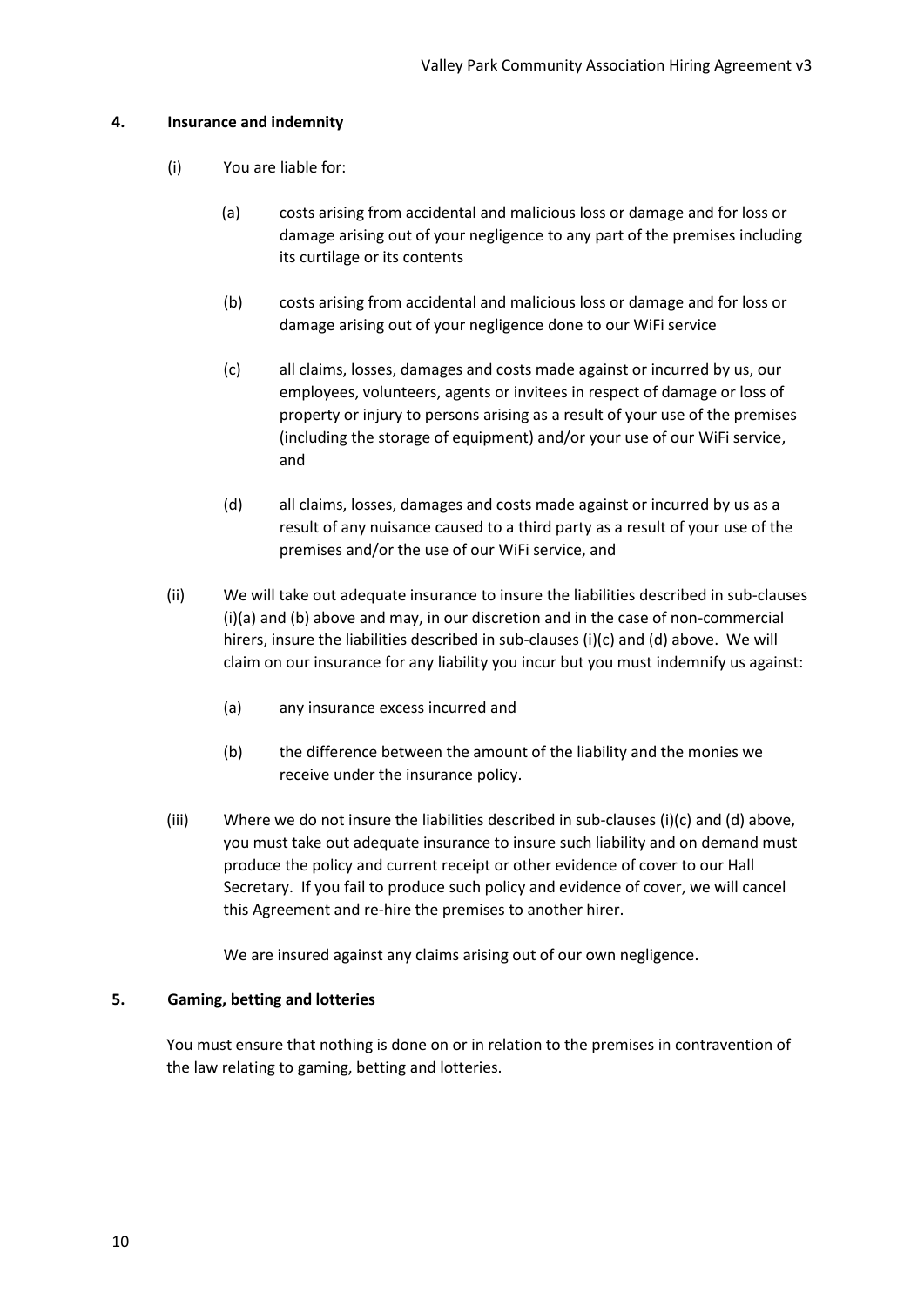#### **6. Music Copyright licensing**

You must ensure that we hold relevant licences under Performing Right Society (PRS) and the Phonographic Performance Licence (PPL) or, where appropriate, you must hold such licence(s).

#### **7. Music**

You must have our written permission for performance of live music and the playing of recorded music under the Deregulation Act 2015. This agreement confers that permission.

#### **8. Film**

You must restrict children from viewing age-restricted films classified according to the recommendations of the British Board of Film Classification. You must ensure that you have the appropriate copyright licences for film. This agreement confers the required permission on you. (The Deregulation Act 2015 requires you to have our written permission to show a film).

Performances involving danger to the public or of a sexually explicit nature are not permitted.

#### **9. Safeguarding children, young people, and adults at risk**

You must ensure that any activities for children, young people and adults at risk are only provided by fit and proper persons in accordance with the Children Act 1989 and 2004, the Safeguarding Vulnerable Groups Act 2006 and any subsequent legislation. When requested, you must provide us with a copy of your Safeguarding Policy and evidence that you have carried out relevant checks through the Disclosure and Barring Service (DBS). All reasonable steps must be taken to prevent harm, and to respond appropriately when harm does occur. Relevant concerns must be reported.

You must comply with current counter-radicalisation and security legislation. No activity which may be construed as drawing people into terrorism is permitted to take place in accordance with the Counter-Radicalisation and Security Act 2015 and any subsequent legislation.

A copy of our Safeguarding Policy can be found in a file on the main kitchen countertop. This includes details of the Designated Safeguarding Lead/s. If you would more information regarding these conditions, please contac[t safeguarding@valleyparkcommunity.co.uk.](mailto:safeguarding@valleyparkcommunity.co.uk)

#### **10. Public safety compliance**

You must comply with all conditions and regulations made in respect of the premises by the Local Authority (Test Valley Borough Council), the Licensing Authority, and our fire risk assessment or otherwise, particularly in connection with any event which constitutes regulated entertainment, at which alcohol is sold or provided or which is attended by children. You must also comply with our health and safety policy.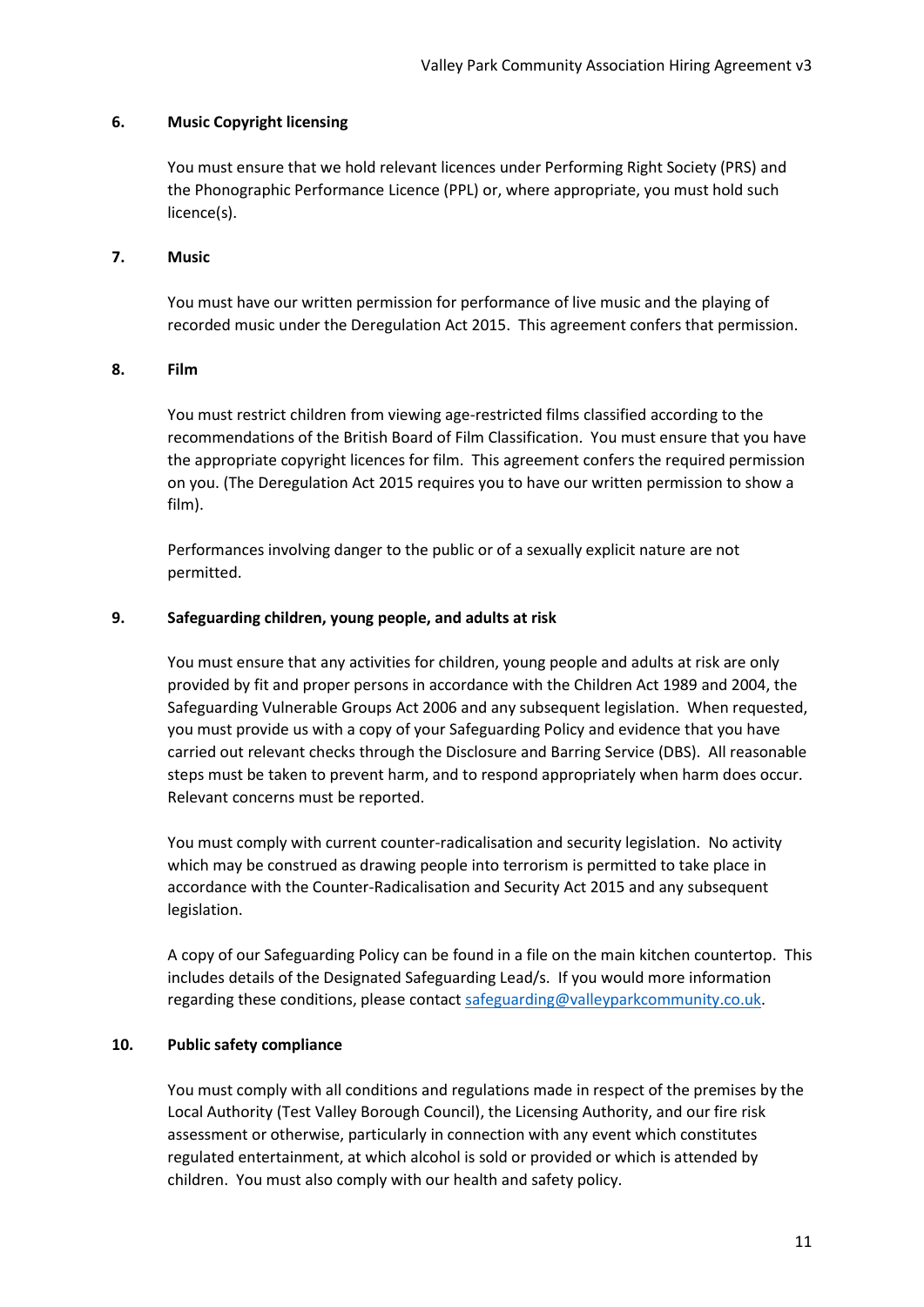It is your responsibility to ensure that you are aware of the Health and Safety at Work Act 1974 and to take reasonable precautions to ensure that activities are carried out in a reasonable way. A copy of the Centre Health and Safety Policy is located in a file on the small table in the Foyer and on our website. You must familiarise yourself with this policy.

You must call the Fire Service to any outbreak of fire, however slight, and give details to our Centre Manager.

- (i) You acknowledge that you have received instruction in the following matters:
	- The action to be taken in event of fire. This includes calling the Fire Brigade and evacuating the hall.
	- The location and use of fire equipment.
	- Escape routes and the need to keep them clear.
	- Method of operation of escape door fastenings.
	- Appreciation of the importance of any fire doors and of closing all fire doors at the time of a fire.
	- Location of the first aid box.
- (ii) In advance of any activity whether regulated entertainment or not you must check the following items:
	- That all fire exits are unlocked and panic bolts are in good working order.
	- That all escape routes are free from obstruction and can be safely used for instant free public exit.
	- That any fire doors are not wedged open.
	- That exit signs are illuminated.
	- That there are no fire-hazards on the premises.
	- That emergency lighting supply illuminating all exit signs and routes are turned on during the whole of the time the premises are occupied.

#### **11. Noise**

You must ensure that the minimum of noise is made on arrival and departure, particularly late at night and early in the morning. You must, if using sound amplification equipment, make use of any noise limitation device provided at the premises and comply with any other licensing condition for the premises.

#### **12. Drunk and disorderly behaviour and supply of illegal drugs**

You must ensure that in order to avoid disturbing neighbours of the hall and avoid violent or criminal behaviour:

- (i) no one attending the event consumes excessive amounts of alcohol
- (ii) no illegal drugs are brought onto the premises.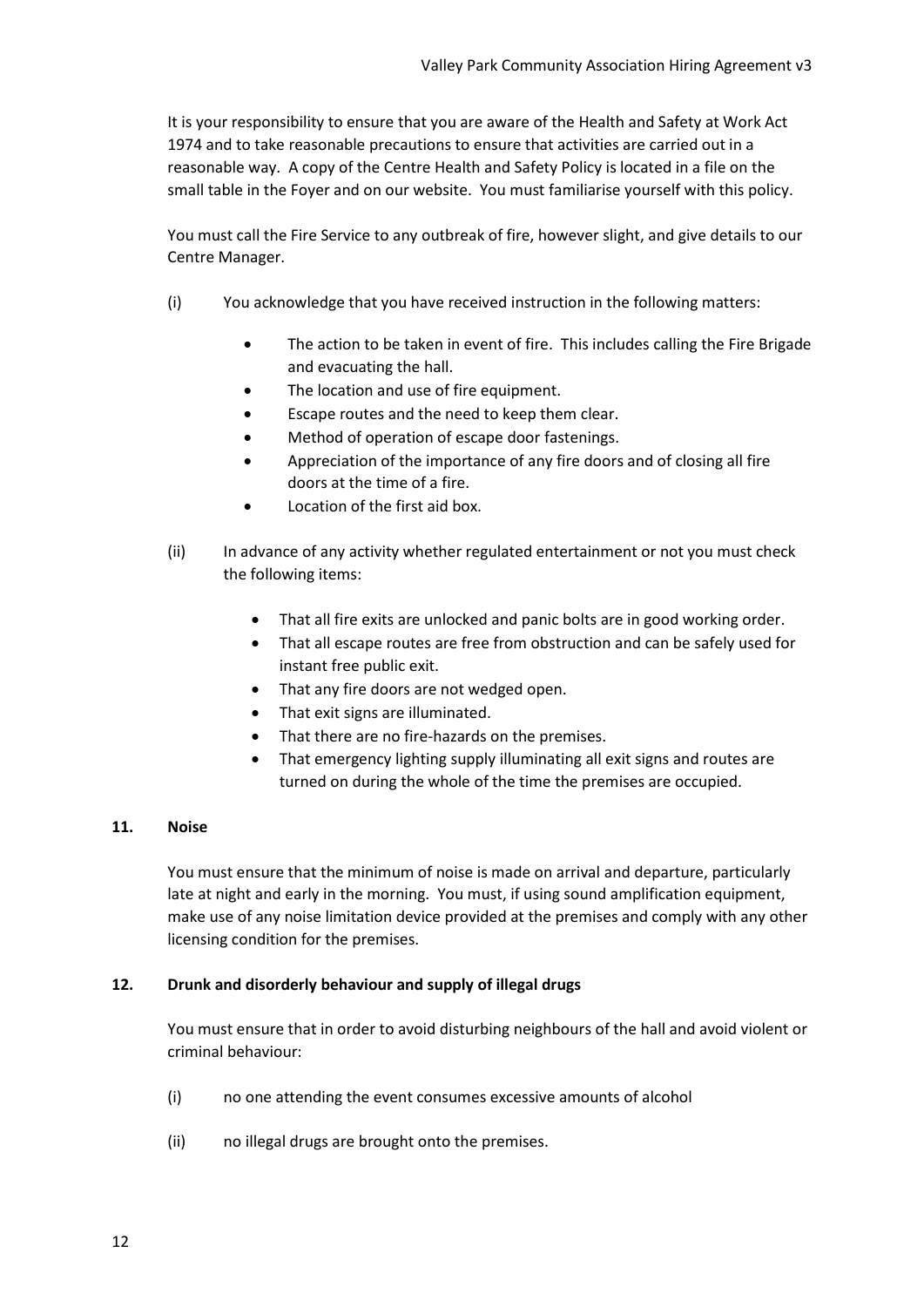Drunk and disorderly behaviour is not permitted either on the premises or in its immediate vicinity. We will ask any person suspected of being drunk, under the influence of drugs or who is behaving in a violent or disorderly way to leave the premises in accordance with the Licensing Act 2003.

#### **13. Food, health and hygiene**

You must, if preparing, serving or selling food, observe all relevant food health and hygiene legislation and regulations. In particular dairy products, vegetables and meat on the premises must be refrigerated and stored in compliance with the Food Temperature Regulations. The premises are provided with a fridge and a thermometer.

Under the Food Safety Act 1990, it is the responsibility of the persons providing food for any event held in the Centre to ensure that they are aware of and abide by the legal requirements. The management committee is not responsible for any food brought into the Centre. If multiple hirers use the kitchen concurrently, then appropriate food preparation procedures must be followed to ensure there is no cross-contamination.

#### **14. Electrical Appliance Safety**

You must ensure that any electrical appliances brought by you to the premises and used there are safe, in good working order, and used in a safe manner in accordance with the Electricity at Work Regulations 1989. Where a residual circuit breaker is provided you must make use of it in the interests of public safety.

Certification of PAT tests and public liability insurance are required for any electrical equipment that you bring onto the premises. Certification must be produced on request.

Copies of certificates of insurance may be required before a booking can be confirmed. Without adequate insurance cover such equipment must not be used. Hirers may be asked to remove such equipment from the premises.

#### **15. Stored equipment**

We accept no responsibility for any stored equipment or other property brought on to or left at the premises, and all liability for loss or damage is hereby excluded. All equipment and other property (other than stored equipment) must be removed at the end of each hiring or we will charge fees each day or part of a day at the hire fee per hiring until the same is removed.

We may, in our discretion, dispose of any items referred to below by sale or otherwise on such terms and conditions as we think fit, and charge you any costs we incur in storing and selling or otherwise disposing of the same, in any of the following circumstances:

(i) your failure to pay any charges in respect of stored equipment due and payable or to remove the same within seven days after the agreed storage period has ended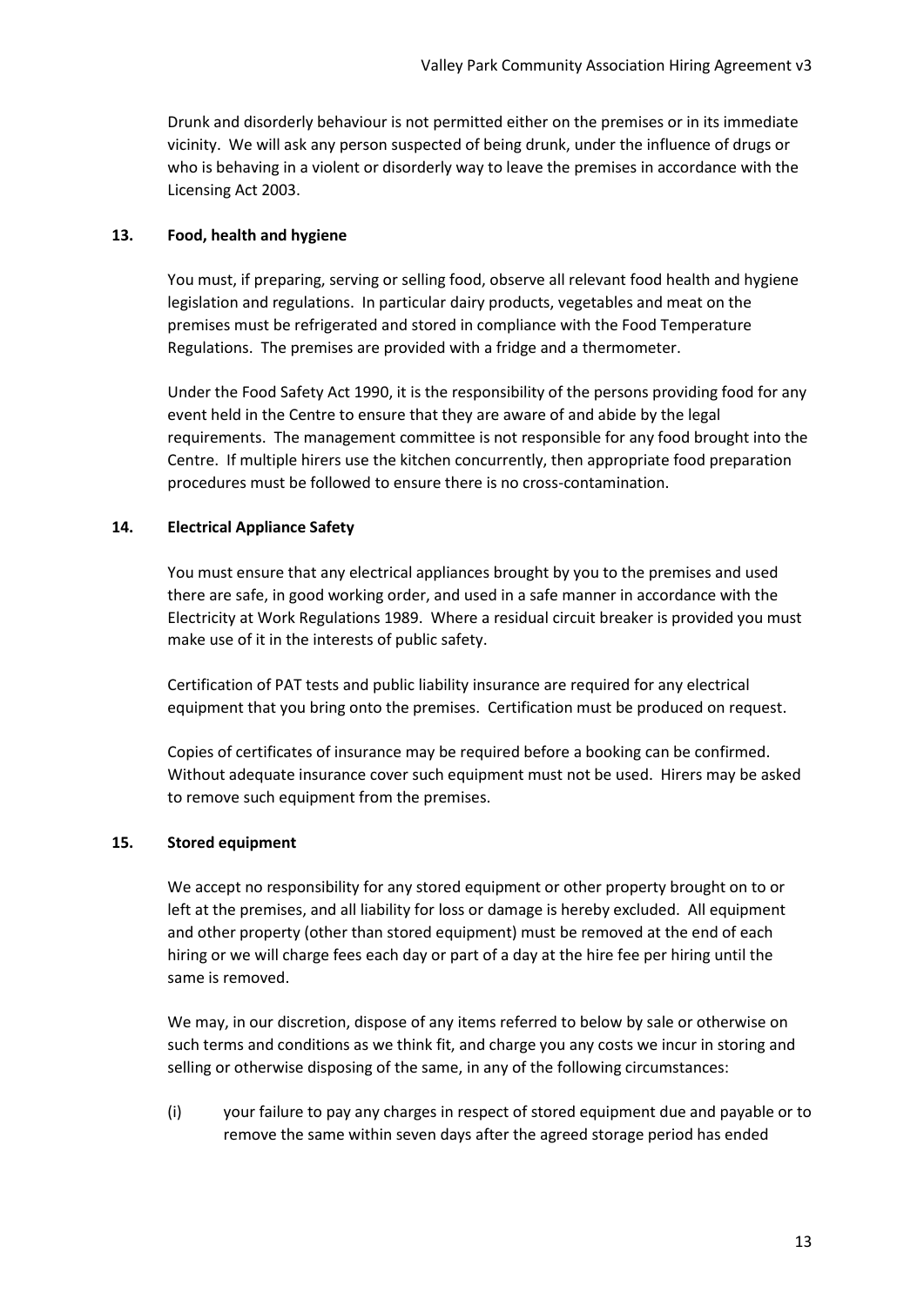(ii) your failure to dispose of any property brought on to the premises for the purposes of the hiring.

#### **16. Smoking**

You must comply with the prohibition of smoking in public places provisions of the Health Act 2006 and regulations made thereunder. We will ask any person who breaches this provision to leave the premises. You must ensure that anyone wishing to smoke does so outside and disposes of cigarette ends, matches etc. in a tidy and responsible manner, so as not to cause a fire. Valley Park Community Centre has a no smoking policy, this applies to the entire building, playground, and grounds.

#### **17. Accidents and dangerous occurrences**

You must report to us as soon as possible any failure of our equipment or equipment brought in by you. You must report all accidents involving injury to the public to us as soon as possible and complete the relevant section in our accident book. You must report certain types of accident or injury on a special form to the Incident Contact Centre. Our Hall Secretary will give assistance in completing this form and can provide contact details of the Incident Contact Centre. This is in accordance with the Reporting of Injuries, Diseases and Dangerous Occurrences Regulations 2013 (RIDDOR).

#### **18. Explosives and flammable substances**

You must ensure that:

- (i) Highly flammable substances are not brought into, or used in any part of the premises.
- (ii) No internal decorations of a combustible nature (e.g. polystyrene, cotton wool) are erected without our consent.

#### **19. Heating**

You must ensure that no unauthorised heating appliances are used on the premises when open to the public without our consent. You must not use portable liquefied propane gas (LPG) heating appliances.

#### **20. Animals**

You must ensure that Guide dogs, Hearing dogs and assistance dog owners are allowed on the premises.

#### **21. Fly posting**

You must not carry out or permit fly posting or any other form of unauthorised advertisements for any event taking place at the premises, and must indemnify and keep us indemnified accordingly against all actions, claims and proceedings arising from any breach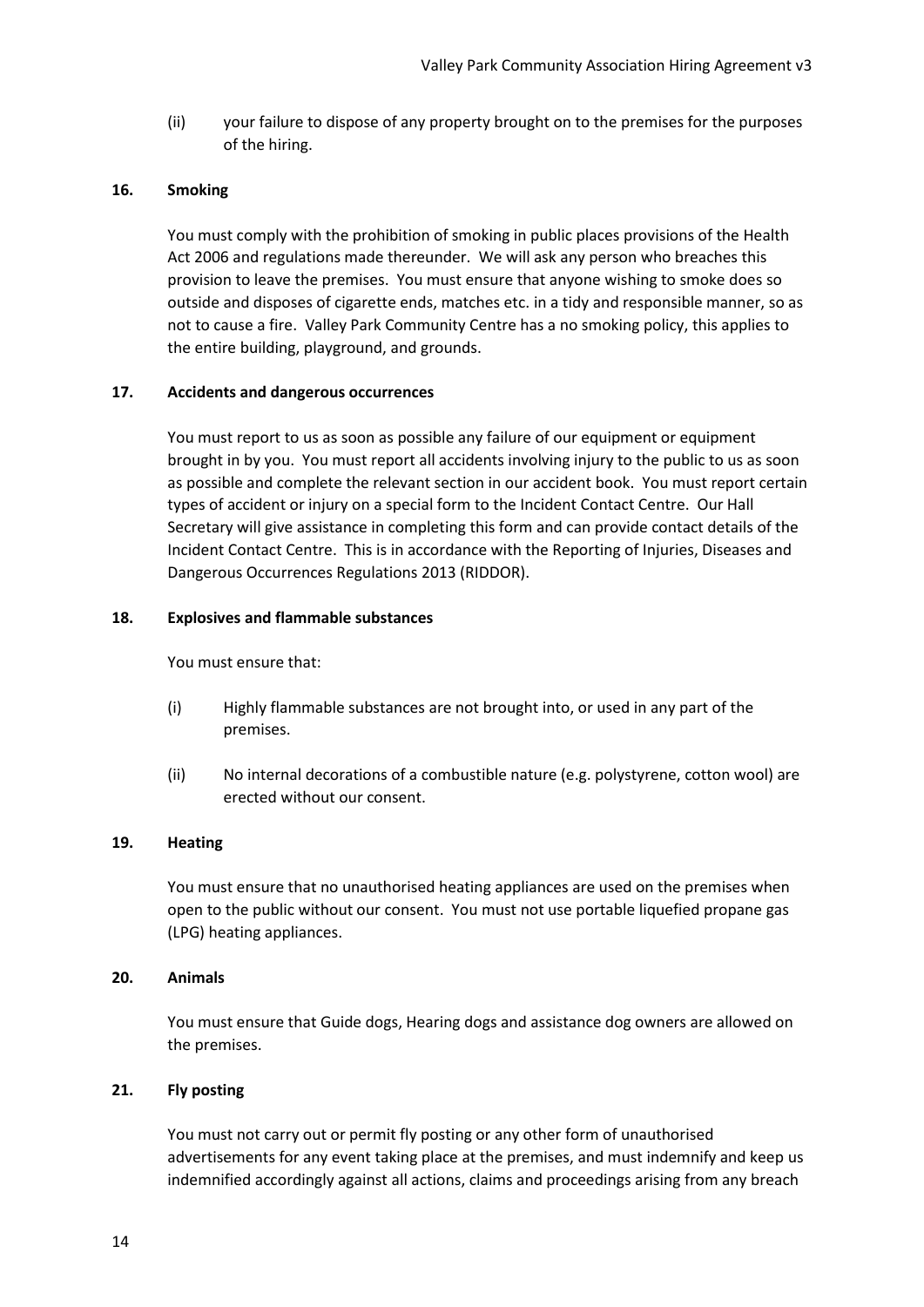of this Condition. If you fail to observe this Condition you may be prosecuted by the local authority.

#### **22. Sale of goods**

You must, if selling goods on the premises, comply with Fair Trading Laws and any code of practice used in connection with such sales. In particular, you must ensure that the total prices of all goods and services are prominently displayed, as must be the organiser's name and address and any discounts offered are based only on Manufacturers' Recommended Retail Prices.

#### **23. WiFi Services**

When using the WiFi service you agree at all times to be bound by the following provisions:

- (i) not to use the WiFi service for any of the following purposes:
	- (a) disseminating any unlawful, harassing, libellous, abusive, threatening, harmful, vulgar, obscene or otherwise objectionable material or otherwise breaching any laws;
	- (b) transmitting material that constitutes a criminal offence, results in civil liability or otherwise breaches and applicable laws, regulations or code or practice;
	- (c) interfering with any other persons use or enjoyment of the WiFi service; or
	- (d) making, transmitting or storing electronic copies of material protected by copyright without permission of the owner;
- (ii) to keep any username, password, or any other information which forms part of the WiFi service security procedure confidential and not to disclose it to any third party.

#### **24. Termination of the WiFi service**

We have the right to suspend or terminate our WiFi service immediately in the event that there is any breach of any of the provisions of these Standard Conditions including without limitation:

- (i) if you use any equipment which is defective or illegal;
- (ii) if you cause any technical or other problems to our WiFi service;
- (iii) if, in our opinion, you are involved in fraudulent or unauthorised use of our WiFi service;
- (iv) if you resell access to our WiFi service; or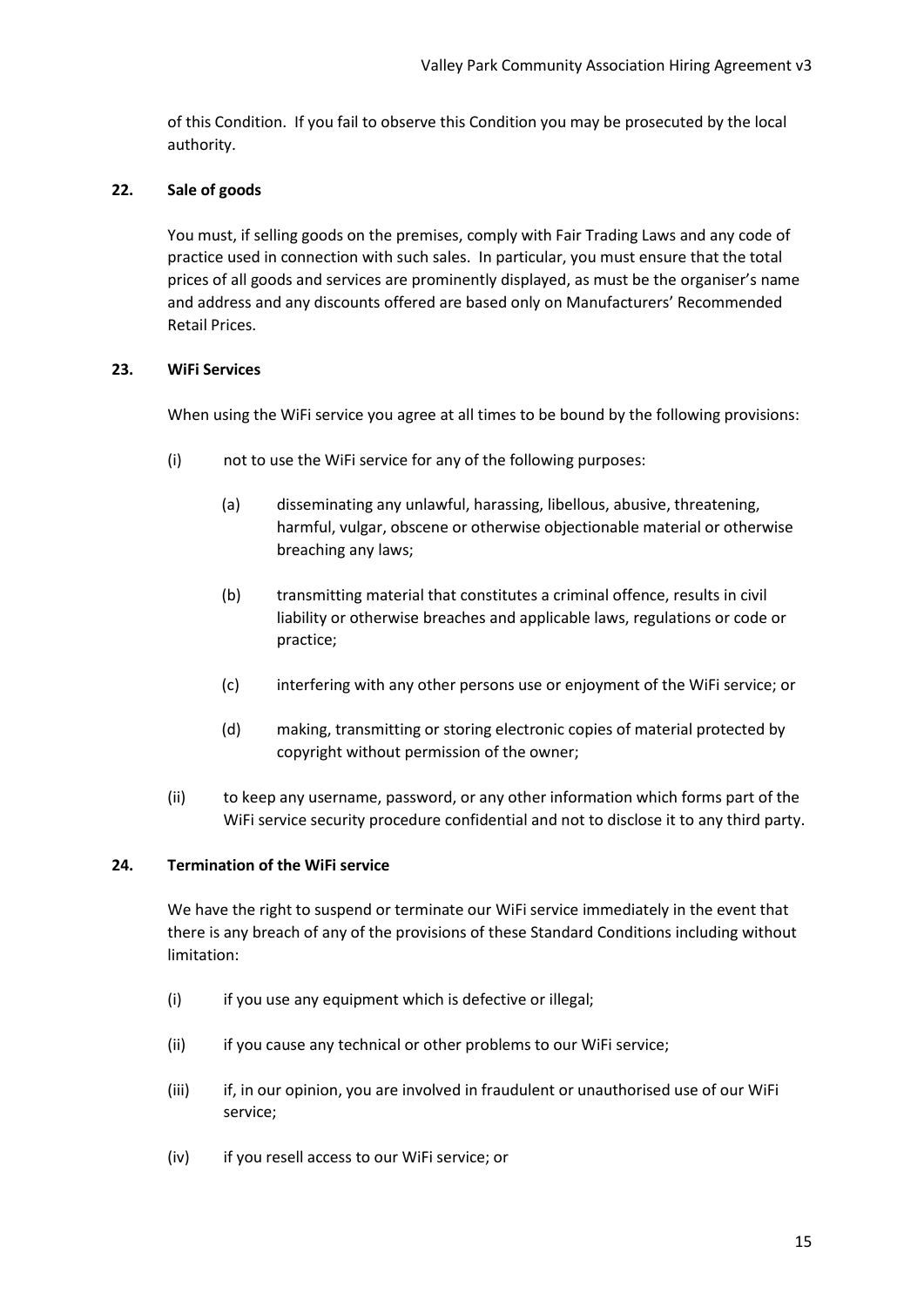(v) if you use our WiFi service in contravention of the terms of these Standard Conditions.

#### **25. Availability of WiFi Services**

- (i) Although we aim to offer the best WiFi service possible, we make no promise that the WiFi service will meet your requirements. We cannot guarantee that our WiFi service will be fault-free or accessible at all times.
- (ii) It is your responsibility to ensure that any WiFi enabled device used by you is compatible with our WiFi service and is switched on. The availability and performance of our WiFi service is subject to all memory, storage and any other limitations in your device. Our WiFi service is only available to your device when it is within the operating range of the main hall.
- (iii) We are not responsible for data, messages, or pages that you may lose or that become misdirected because of the interruptions or performance issues with our WiFi service or wireless communications networks generally. We may impose usage, or service limits, suspend service, or block certain kinds of usage in our sole discretion, to protect other users of our WiFi service. Network speed is no indication of the speed at which your WiFi enabled device or our WiFi service sends or receives data. Actual network speed will vary based on configuration, compression and network congestion.

#### **26. Privacy and Data Protection**

- (i) We may collect and store personal data through your use of our WiFi service.
- (ii) We may process all information about you which is provided in relation to our WiFi service in accordance with your legal rights under the Data Protection 1998 and solely for the purposes of offering the WiFi service.
- (iii) By using our WiFi service, you agree to the terms of this clause 26. If you would like more information or object to anything in these conditions, you should email [treasurer@valleyparkcommunity.co.uk.](mailto:treasurer@valleyparkcommunity.co.uk)

When using the WiFi service the Hirer agrees at all times to be bound by the following provisions:

- (i) not to use the WiFi service for any of the following purposes;
	- (a) disseminating any unlawful, harassing, libellous, abusive, threatening, harmful, vulgar, obscene or otherwise objectionable material or otherwise breaching any laws;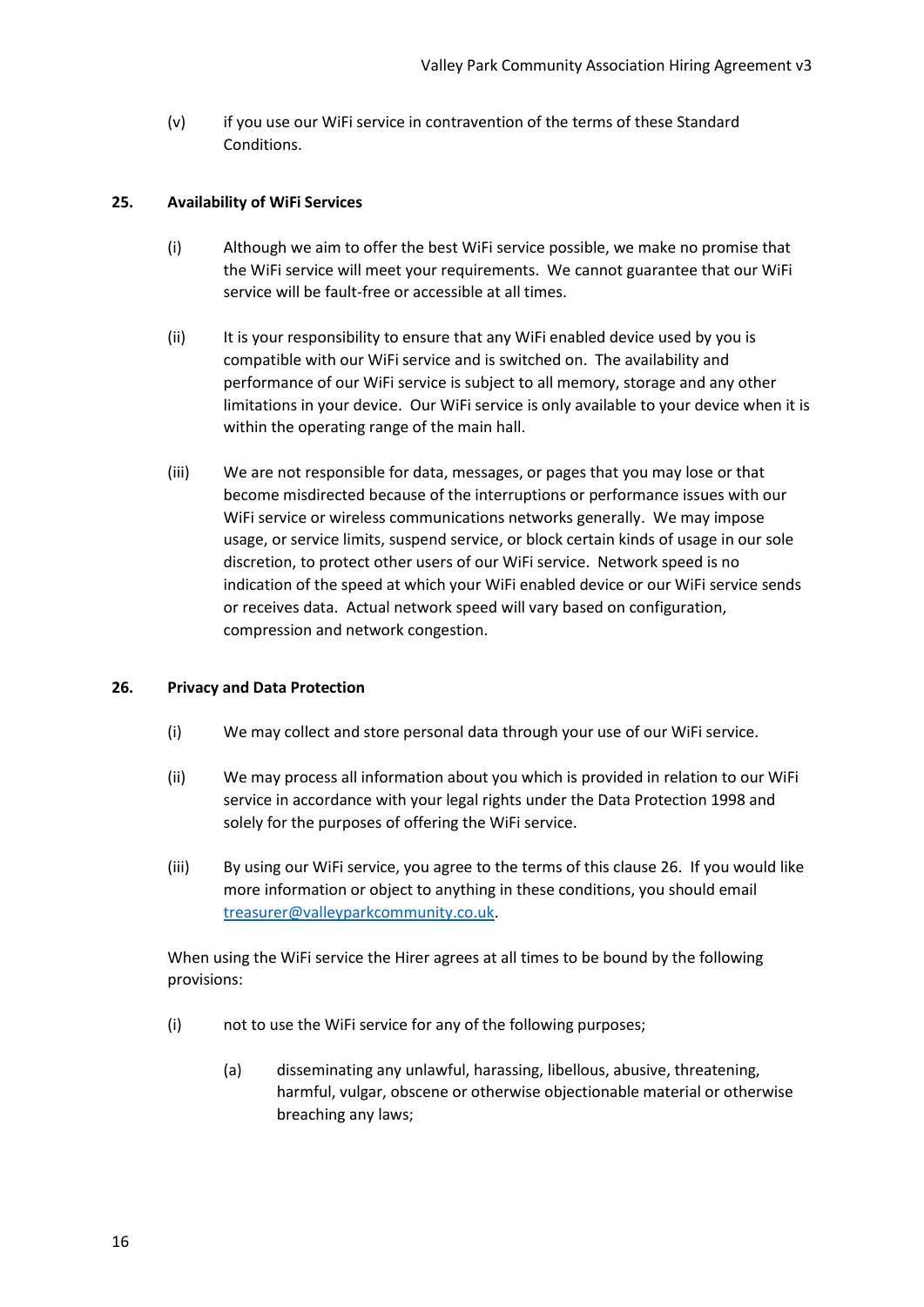- (b) transmitting material that constitutes a criminal offence, results in civil liability or otherwise breaches any applicable laws, regulations or codes of practice;
- (c) interfering with any other persons use or enjoyment of the WiFi service; and
- (d) making, transmitting or storing electronic copies of material protected by copyright without permission of the owner
- (e) to keep any username, password, or any other information which forms part of the WiFi service security procedure confidential and not to disclose it to any third party.

#### **27. Inflatables**

Valley Park Community Association will accept no responsibility for any accidents occurring from the use of Inflatables (Bouncy Castles or similar). Hirers using inflatables do so at their own risk. The use of Inflatables at the Community Centre will only be permitted if the hirer provides a copy of the necessary insurance certification for the use of the equipment. Hirers must sign and submit a declaration for the use of inflatables at Valley Park Community Centre.

#### **28. Cancellation**

You may cancel the booking by giving at least two weeks written notice.

Where you cancel the booking fourteen days prior to the event and we are unable to conclude a replacement booking, we may, in our complete discretion, return the deposit or require payment of the hire fee.

Cancellations made with less than 2 weeks' notice are liable to payment of the whole hiring charge.

We reserve the right to cancel this Agreement by giving you written notice in the event of:

- (i) the premises being required for use as a Polling Station for Parliamentary or Local Government election or by-election;
- (ii) our reasonably considering that
	- (a) such hiring will lead to a breach of licencing conditions, if applicable, or other legal or statutory requirements, or
	- (b) unlawful or unsuitable activities will take place at the premises as a result of this hiring;
- (iii) the premises becoming unfit for your intended use;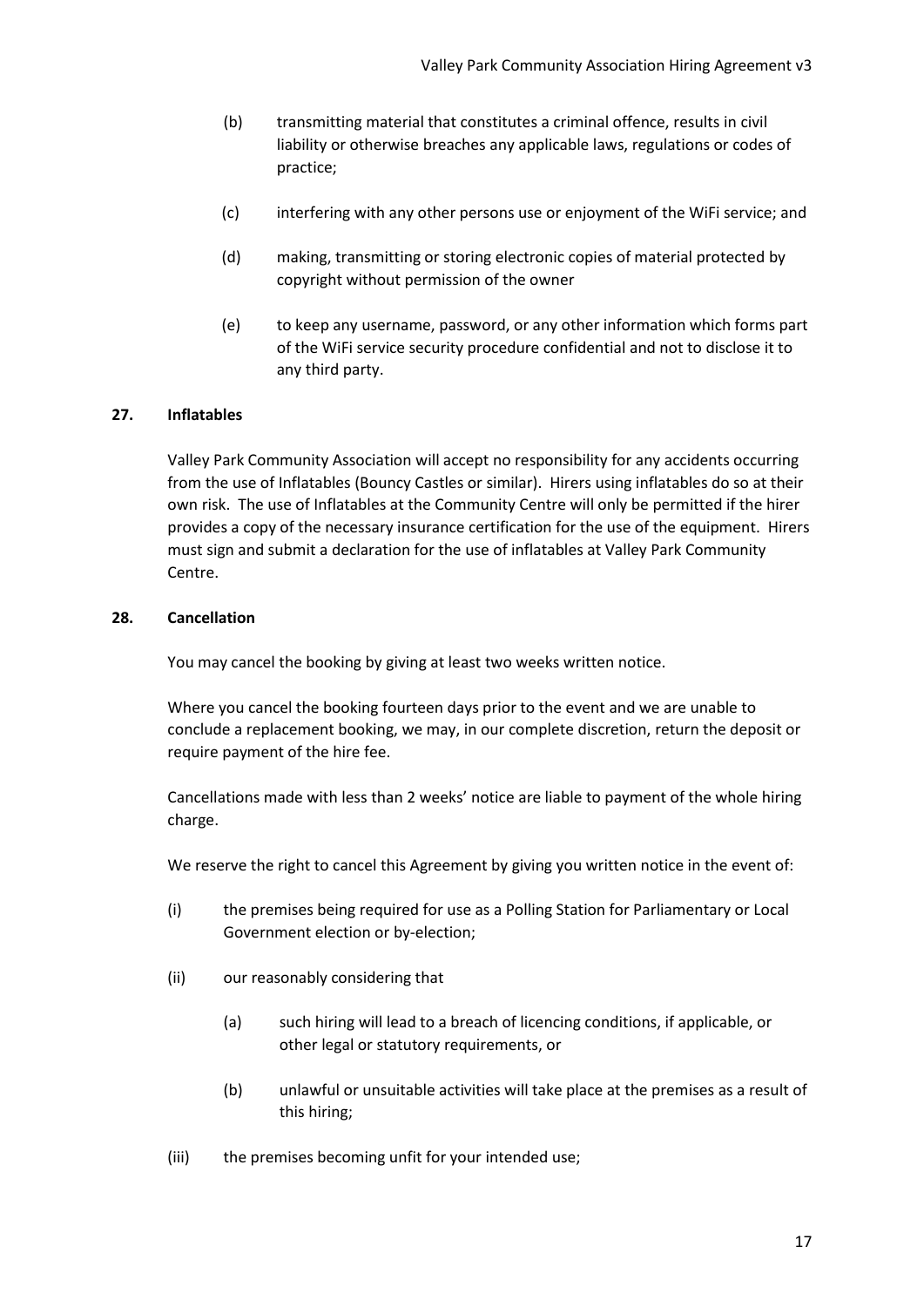- (v) an emergency requiring use of the premises as a shelter for the victims of flooding, snowstorm, fire, explosion or those at risk of these or similar disasters.
- (vi) force majeure as determined by the management committee.

In any such case you will be entitled to a refund of any deposit already paid, but we will not be liable to you for any resulting direct or indirect loss or damages whatsoever.

#### **29. End of hire**

You are responsible for leaving the premises and surrounding area in a clean and tidy condition, properly locked and secured unless directed otherwise and any contents temporarily removed from their usual positions properly replaced, otherwise we may make an additional charge.

#### **30. No alterations**

You must not make any alterations or additions to the premises nor install or attach any fixtures or placards, decorations or other articles in any way to any part of the premises without our prior written approval. In our discretion, any alteration, fixture or fitting or attachment which we have approved may remain in the premises at the end of the hiring. Such items will become our property unless you remove them and you must make good to our satisfaction any damage you cause to the premises by such removal.

#### **31. No rights**

This Agreement constitutes permission only to use the premises and confers no tenancy or other right of occupation on you.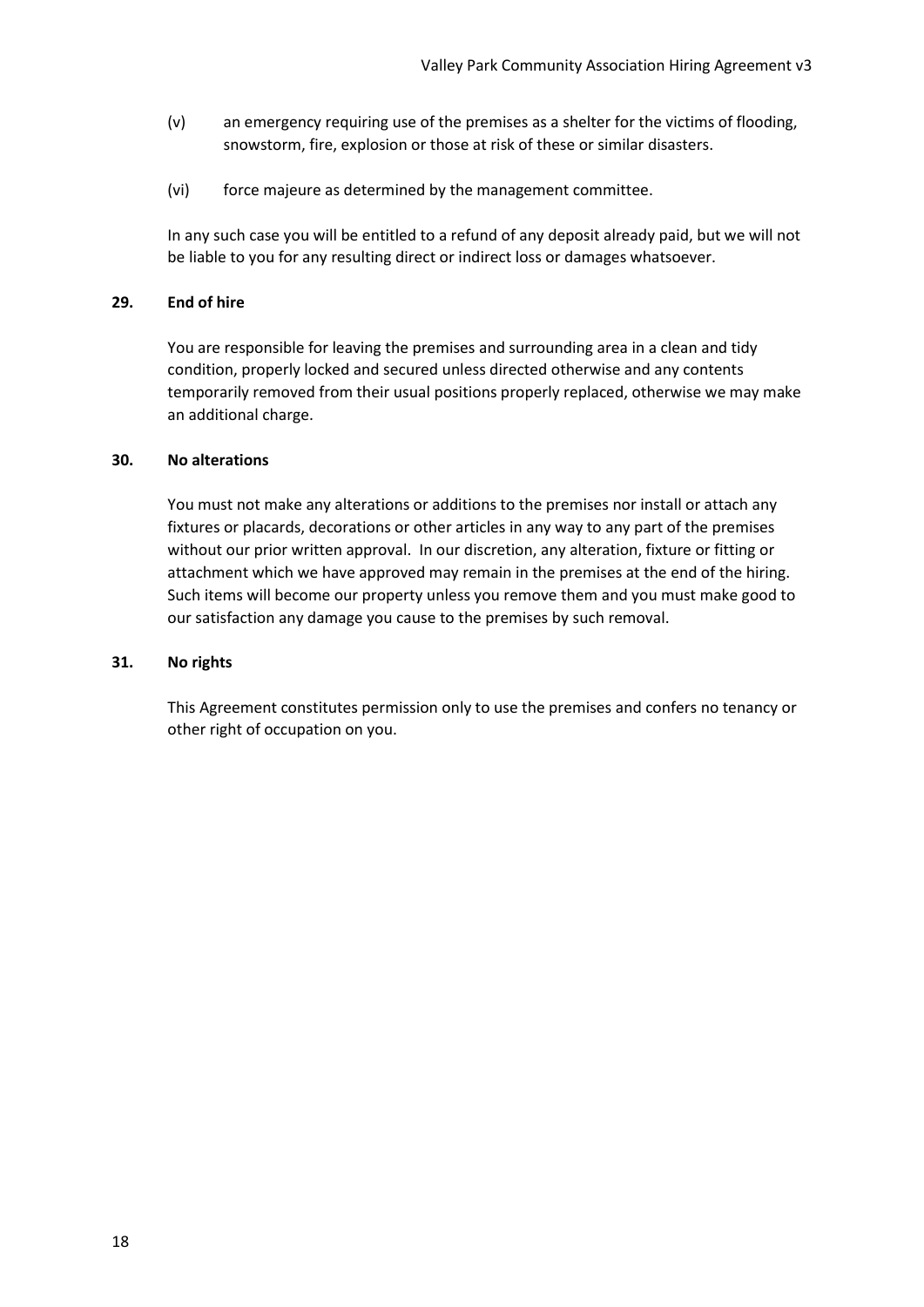#### **Application for consent for a Temporary Event Notice to be given for an event at Valley Park Community Centre**

Valley Park Community Centre is not licensed for the sale of alcohol.

I hereby apply to **Valley Park Community Association** Management Committee for consent to give to the Licensing Authority (Test Valley Borough Council) a Temporary Event Notice to hold the following licensable activities at the hall on the following date(s), during the following hours and in the following location(s):

| Date(s)               |           |   |             |              |
|-----------------------|-----------|---|-------------|--------------|
| Time                  |           |   |             |              |
| Description of event  |           |   |             |              |
| Licensable activities |           |   |             |              |
| Location              | Main Hall | П | New Hall    | П            |
|                       | Kitchen   | П | Kitchenette | $\mathbf{L}$ |
|                       | Room 1    | П | Foyer       |              |
|                       | Room 2    |   | Playground  |              |

I hereby undertake to comply with the provisions of the Licensing Act 2003 (and any regulations thereunder) as they relate to a Premises User holding a Temporary Event Notice (TEN) and to indemnify the management committee for any obligations thereunder. I undertake, in particular, to notify the Police Authority within the required time and not to allow the sale of alcohol to those aged under 18 or to those who are drunk or disorderly.

Signed by the person named at 2.3(a) or 2.3(c) of the Hiring Agreement (duly authorised on behalf of the organisation named at 2.3(b), where applicable):

| Name      |  |
|-----------|--|
| Signature |  |

I hereby authorise the person named above to give a Temporary Event Notice (TEN) to the Licensing Authority (Test Valley Borough Council) for the area for the event described above on the date(s), at the time(s) and in the location(s) specified above.

Signed by the person named at 2.2(b) of the Hiring Agreement, duly authorised, on behalf of the Association's Management Committee:

Name

Signature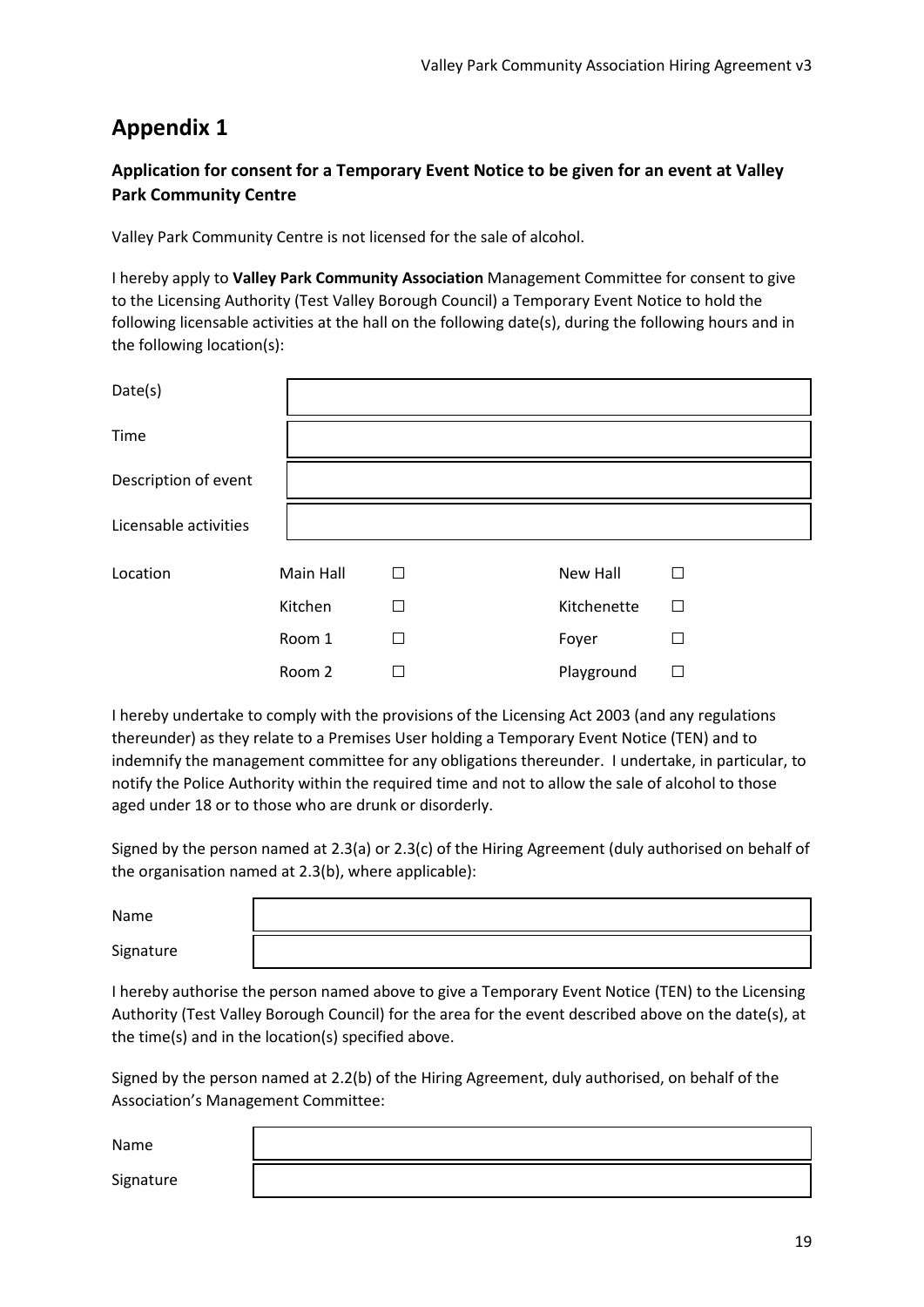#### **Declaration for the use of inflatables at Valley Park Community Centre**

The hirer is responsible for ensuring adequate insurance for the use of inflatables at Valley Park Community Centre. Use of inflatables such as bouncy castles must be in accordance with the Standard Conditions of Hire.

I will be using inflatable(s) during my hire at Valley Park Community Centre.

Date of Hire

Inflatable Supplier

I enclose a copy of the relevant Public Liability Insurance Certificate  $□$ 

I hereby undertake to comply with the Standard Conditions of Hire, any instructions imposed by the supplier of the inflatable, and to provide adequate supervision.

I acknowledge that Valley Park Community Association will accept no responsibility for any injuries or damage caused by the use of inflatable(s) and will be using inflatable(s) at my own risk.

Signed by the person named at 2.3(a) or 2.3(c) of the Hiring Agreement (duly authorised on behalf of the organisation named at 2.3(b), where applicable):

Name

Signature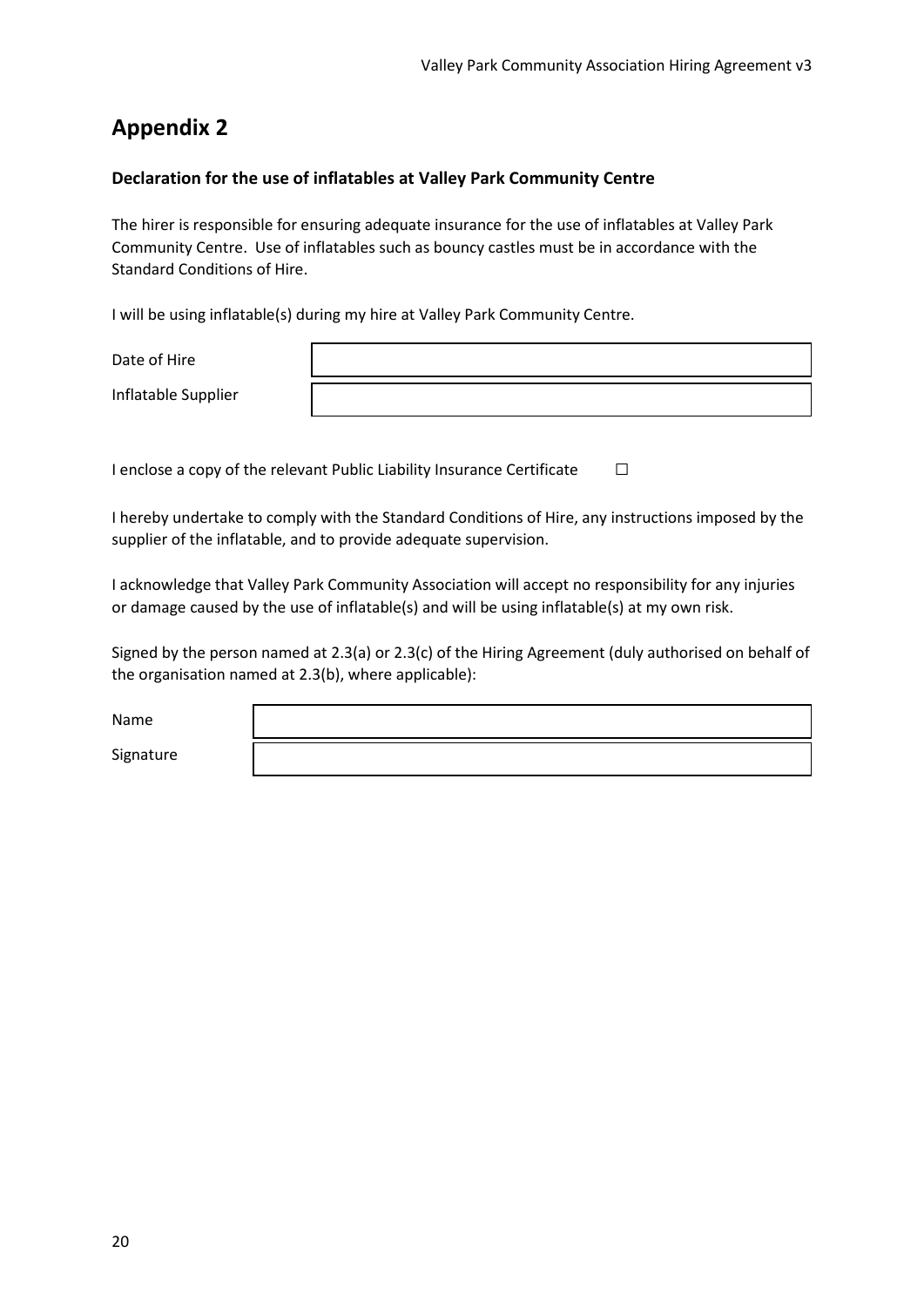#### **Information for hirers**

#### **Bookings**

The hall may be hired for recurring or single lettings. Hall hire is charged by the hour (see advertised rates). The specified rates cover use of the Hall requested and communal use of the kitchen and lavatories.

#### **Opening and closing the Community Centre**

Hirers must contact the Centre Manager to arrange collection of keys in the week preceding the event. You will be required to sign a keyholder declaration form. The key must be returned either in person or through the letterbox immediately after the hire.

Please ensure that any outside caterers, contractors, and bar staff are aware of the hire period and that they will not be able to enter before or leave after the hire period.

The cupboards on the right-hand side of the kitchen are not for communal use. Attempts to open these may result in damage for which you will be liable in accordance with the Standard Conditions of Hire.

The blinds for the notice boards in the Hall will raise when pushed in gently, and are closed by pulling directly down. Where existing damage is evident do not use and inform the Centre Manager.

Please telephone the Caretaker on 07950 783468 in case of difficulty.

There is access into the building for wheelchair users and an accessible toilet. Assistance dogs are welcome at the Centre.

Guests are expected to vacate the premises within fifteen minutes of the end of a licensed period. After midnight (unless the event is New Year's Eve) only those helping to clear up the Community Centre should be on the premises. Failure to comply with this will result in forfeiture of your deposit.

#### **Safety**

The Centre is a communal facility and as such may be used by multiple hirers concurrently. You must ensure adequate safeguarding precautions.

Valley Park Community Centre has a no smoking policy, this applies to the entire building and its grounds.

You must make yourself familiar with the location of the fire extinguishers and the instructions for use, 'break glass' fire alarms, emergency exits and the importance of fire doors. You must inform all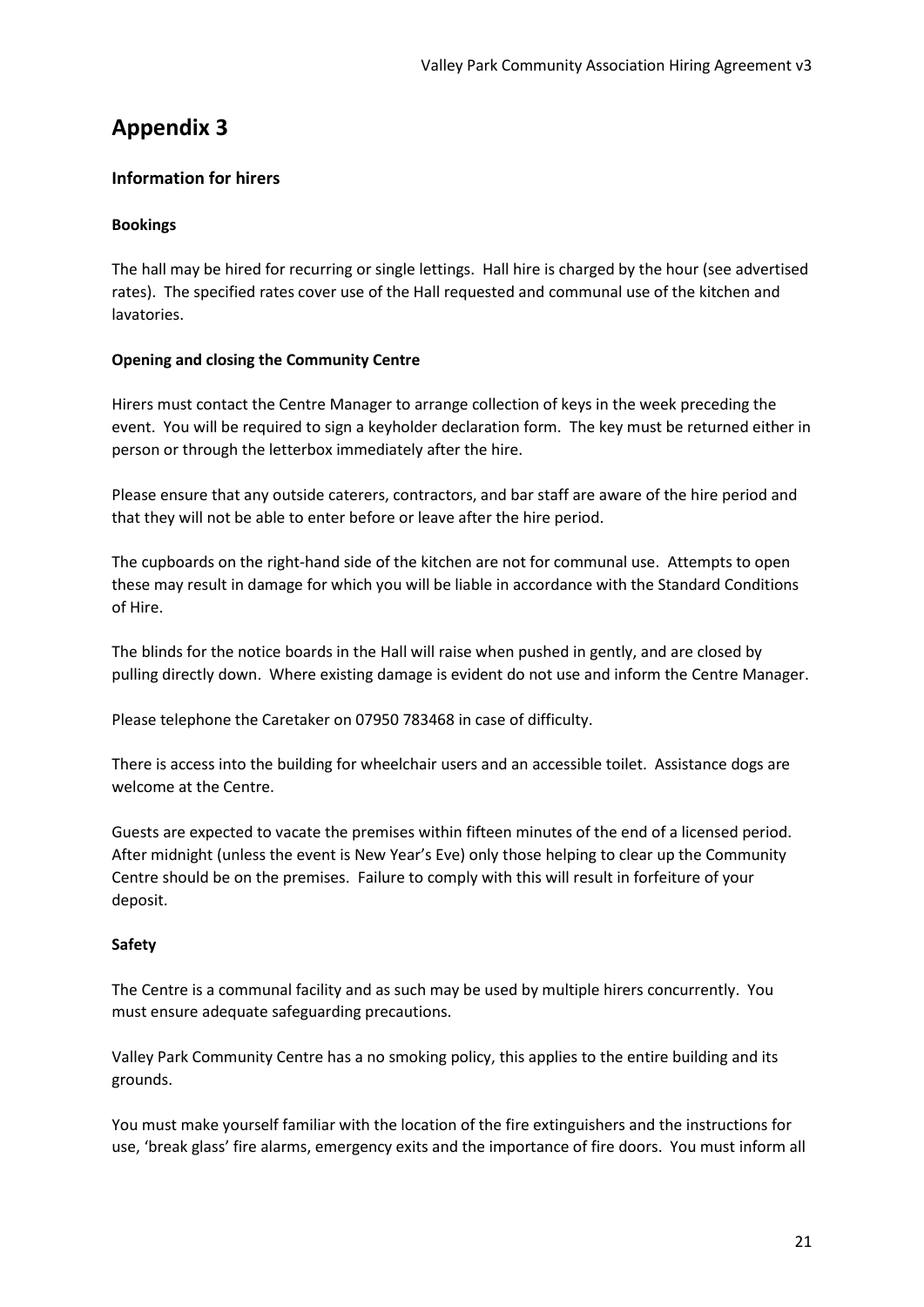those using the Centre of the position of the emergency exits. You must also familiarise yourself with what to do in case of a fire. Instructions are below and are displayed by the front doors.

Fire extinguishers must not be moved, handled or otherwise used in accordance with the Fire Evacuation Procedure. They must not be used negligently as a door prop or for otherwise improper purposes. They are only to be used by those trained when attending a fire

Confetti, confetti cannons, party poppers, fireworks, candles or any form of naked flame are not allowed, either for internal or external use except for birthday cake candles.

The health and safety file is kept on the main kitchen countertop and includes contact details of the delegated committee member.

The first aid box is located with the health and safety file on the main kitchen countertop.

Any accidents should be reported to the delegated committee member and an Accident Report form completed. Accident Report forms are kept with the first aid kit.

#### **Hall telephone**

The Community Centre does not have an accessible telephone outside of office hours. The nearest one is located at the Cleveland Bay pub so you are advised to bring a fully charged mobile telephone for use in case of emergency.

#### **CCTV**

24-hour CCTV recording is utilised at the Community Centre and cameras are located within the hiring spaces. Data is processed within our legitimate interest to:

- Assist in providing a safe and secure environment for the benefit of those who might visit, or work at the Community Centre;
- Reduce crime and the fear of crime by reassuring hirers, staff and visitors whilst acting as a deterrent against crime, public disorder and anti-social behaviour;
- Assist the police to identify, apprehend and prosecute offenders in relation to crime, public disorder and anti-social behaviour;
- Provide the Police, Health and Safety Executive and Association with evidence upon which to take criminal, civil and disciplinary action respectively;
- Monitor and assist with crowd management during Association events;
- Assist in the monitoring and deployment of staff during normal duties and emergency situations;
- Act as a deterrent to violence and threats against staff and volunteers;
- Obtain evidence for use in the investigation of criminal actions, breaches of health and safety legislation and breaches of staff disciplinary procedures.

Enquiries should be sent to the Data Protection officer: [treasurer@valleyparkcommunity.co.uk.](mailto:treasurer@valleyparkcommunity.co.uk)

CCTV Policy and procedures will be implemented and reviewed annually by the Data Protection Officer.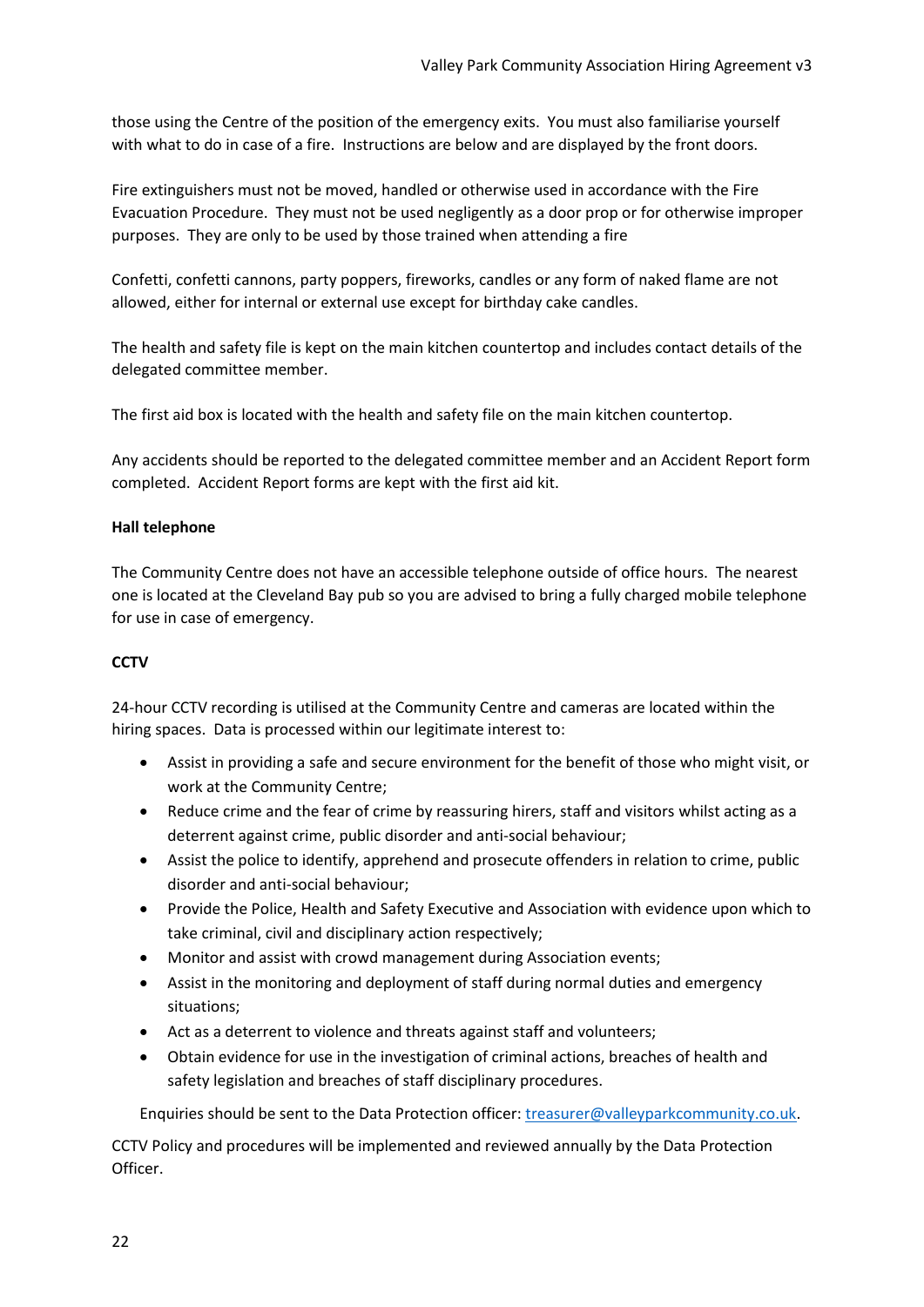#### **Safeguarding**

A copy of our policy on Child Protection and Safeguarding of Vulnerable Adults can be found in a file on the main kitchen countertop. This includes details of the Designated Safeguarding Lead/s.

Hirers are responsible for the observance of the law regarding child protection, in particular that adults have close and continued contact with children or vulnerable adults should have undergone a DBS (Disclosure and Barring Service) check. When asked, you must provide a copy of your safeguarding policy and evidence that you have carried out relevant checks through the disclosure and barring service (DBS).

Any incidents should be reported to the Designated Safeguarding Lead/s: [safeguarding@valleyparkcommunity.co.uk.](mailto:safeguarding@valleyparkcommunity.co.uk)

#### **Car parking**

The car park located at the rear of the building will accommodate a good number of cars if they are parked sensibly. Test Valley Borough Council own and manage the rear car park and any complaints/enquiries should be sent to them directly. Vehicles are parked at the owner's risk and may be parked only in the marked spaces.

Visitors to the Centre must obey parking restrictions and should not use the Cleveland Bay car park. Cars are not allowed on grassed or paved areas. The road leading to the Community Centre is a public road and this must not be obstructed.

#### **Consideration of others**

Please ask your guests to leave quietly at the close of your event. Car doors banging and loud talk in the car park are disturbing to local residents.

Please do not use drawing pins or sellotape on the walls or other surfaces, use blu-tack if you need to put up notices or decorations. Do not fix decorations near light fittings or heaters, or on the fabric acoustic panels.

Please leave the Community Centre clean and tidy and leave waste in the bins outside or take it home, this includes nappies. In particular, we ask you to ensure tabletops are wiped clean before being stacked in the cupboard.

#### **Alcohol**

We do not have the relevant licensing to sell alcohol in any way. This includes the selling of alcohol in any form whether that be by raffle ticket, donation or included in the price of a ticket.

It is possible to apply to Test Valley Borough Council for a Temporary Event Notice (TEN), but written permission from the Management Committee must be obtained first (see Appendix 1).

If for any reason alcohol is being sold without explicit permission or there are signs of alcoholrelated behaviour, any member of the Management Committee can close the event immediately.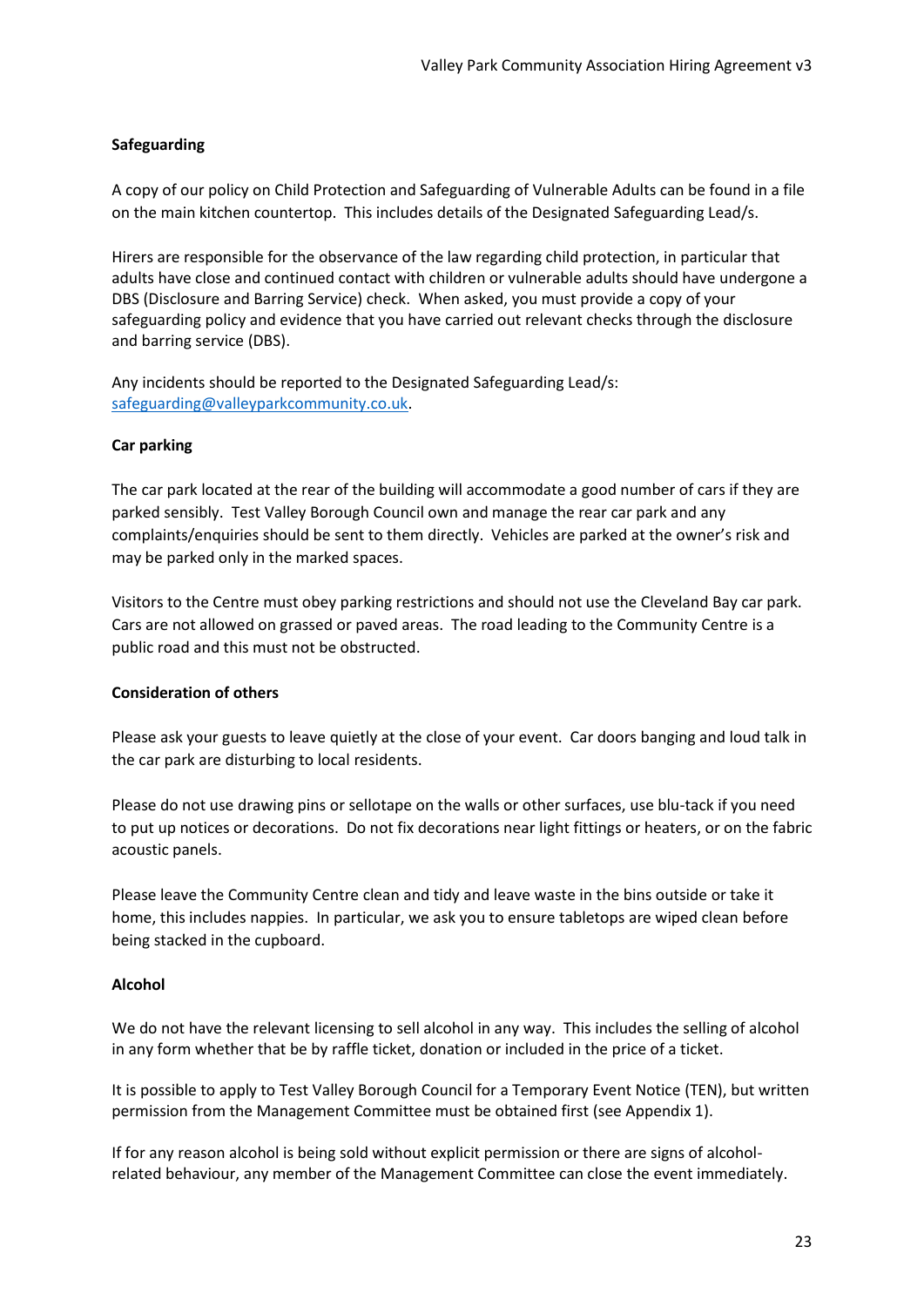The Management Committee and Hirer can be held legally responsible for criminal offences carried out at the Centre. UNDER NO CIRCUMSTANCES WILL THE MANAGEEMENT COMMITTEE TOLERATE ANY BREACH OF THE ABOVE LEGISLATION.

No licence is needed for free alcohol.

#### **Faults/damage/comments**

Please report any faults or damage to the Centre Manager as soon as possible so that they can be rectified quickly. The management committee welcome comments or observations that you may have about your hire of the Community Centre.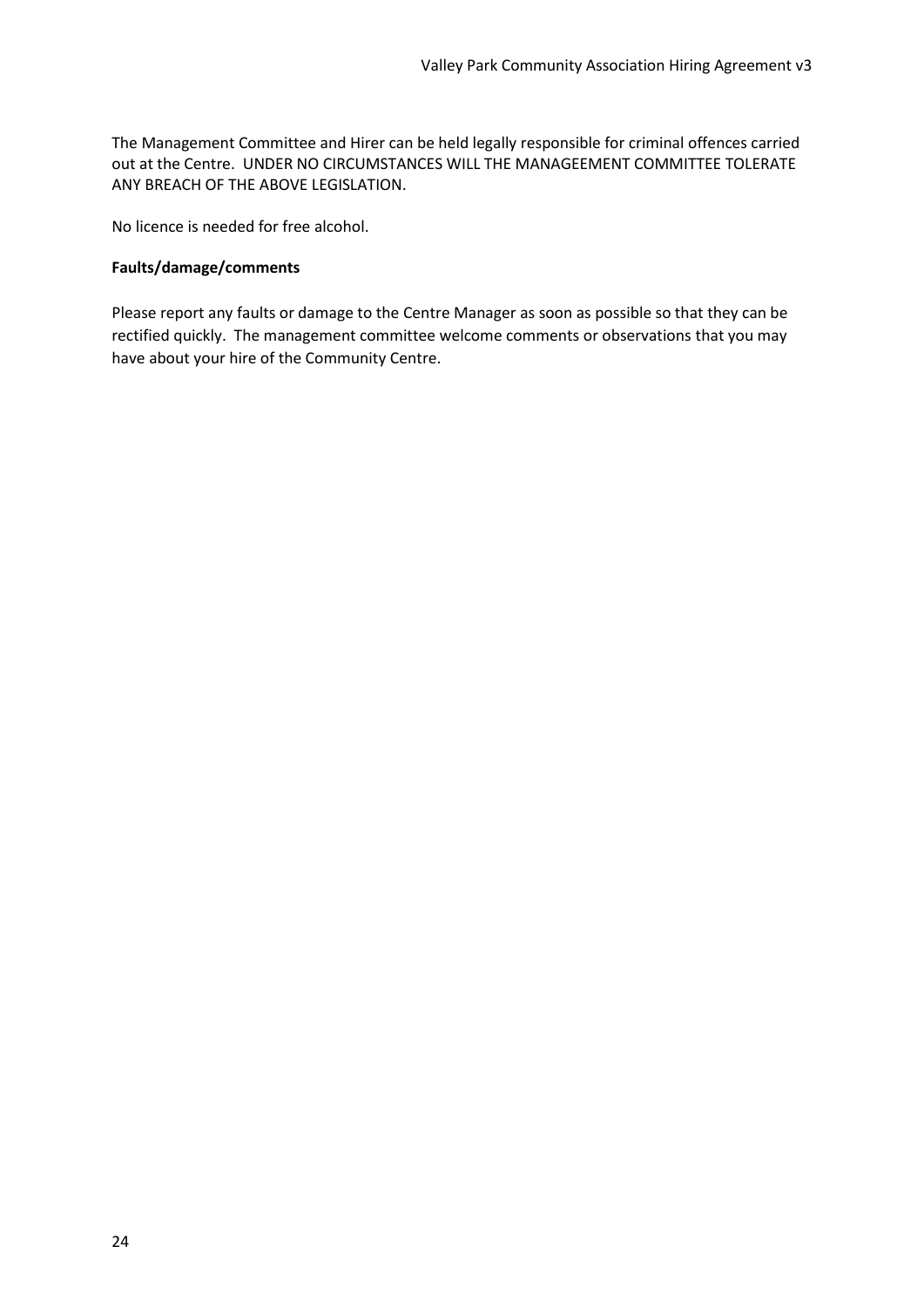## **Checklist for Hirers**

In order that the Centre can be kept in good condition for all, would Hirers please do the following at the end of each hire:

- □ Ensure that the Hall floor is left in good condition (ready for the next user). Sweep or mop the floor to remove any crumbs etc. Cleaning equipment will be found in the cleaning cupboard located in the side corridor.
- $\square$  Make sure that any tables are clean before being put away and put tables and chairs back where you found them.
- □ Check that all taps in the lavatories are turned off and make sure the lavatories are clean.
- $\square$  Check that the kitchen taps, oven and hob are switched off, make sure the kitchen is clean, that the refrigerator is empty of anything you have put in there and any cups, plates etc that you have used are washed, dried and put away.
- $\square$  Dispose of rubbish including nappies in the outside bin. Any rubbish that exceeds the capacity of the outside bin must be removed by the Hirer.
- □ Ensure that all windows, blinds, and doors are securely closed.
- □ When you leave, check all fire doors and kitchen hatch fire shutter are closed.
- $\square$  Switch off all lights that you have put on.
- $\Box$  Lock the outer doors.
- □ Return the key.

# PLEASE LEAVE THE PREMISES CLEAN AND TIDY READY FOR THE NEXT USER

*Thank you*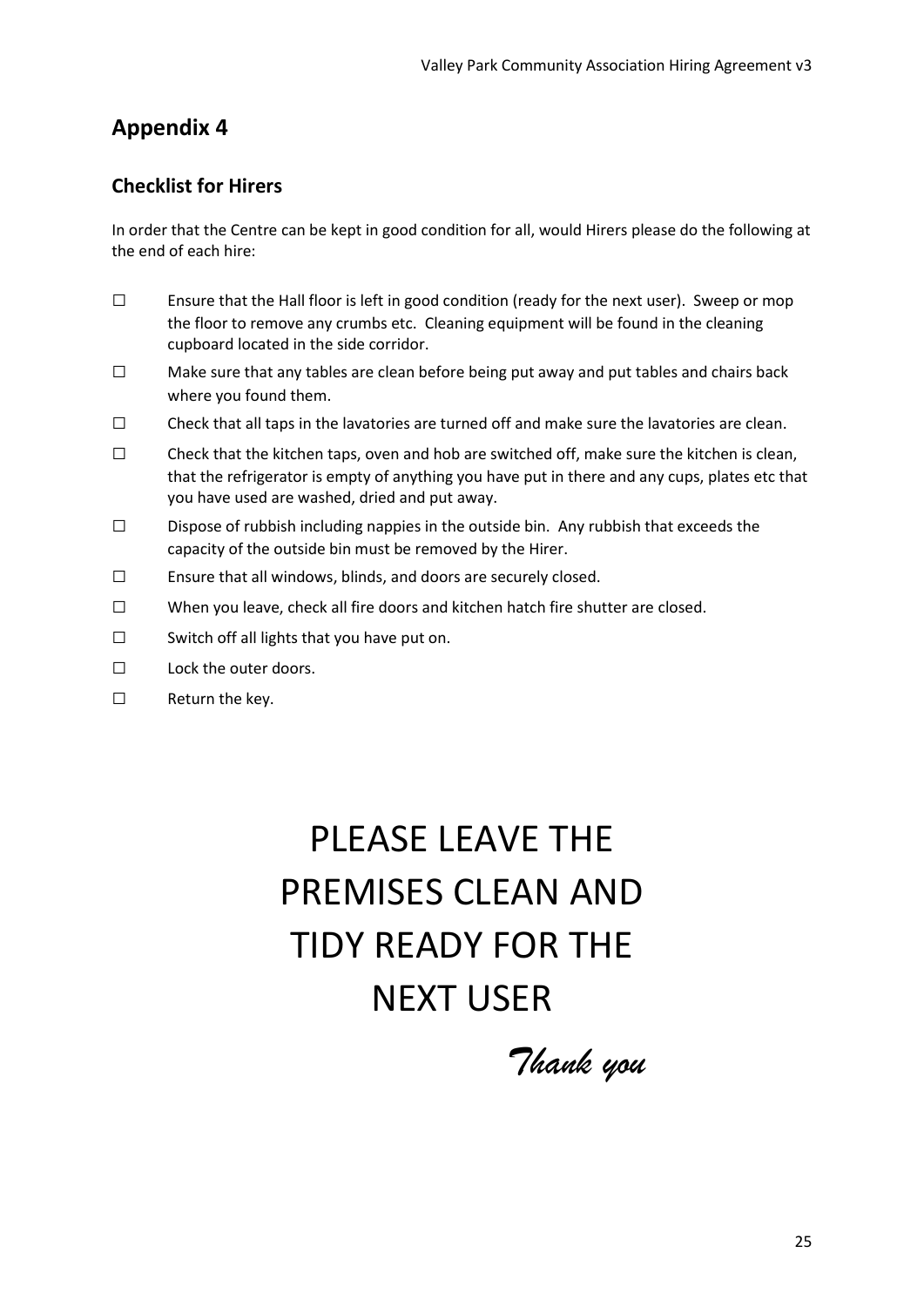## **Fire Evacuation Procedure**

# **In the event of an evacuation for fire or another situation, telephone 999 IMMEDIATELY. They will need to know the postcode of the facility, this is SO53 4ST.**

If the office is open Centre staff will take responsibility for calling the Fire Service for the Community Centre. The nearest landline is in the pub opposite the Centre.

#### **IMPORTANT – When the Community Centre Office is closed, this responsibility passes to the hirer.**

- 1. Immediately warn everyone in the building by setting off the fire alarm by breaking the glass of the nearest red fire point box.
- 2. Only attempt to extinguish a fire if you are trained, have the correct equipment and it is safe to do so.

#### **On hearing the alarm**

- 3. Leave the building by the nearest available exit.
- 4. Check all areas of the building, particularly toilets, to ensure everyone leaves the building.
- 5. Do NOT stop or go back to collect your personal belongings.
- 6. Report to the fire assembly point on the grass between the centre and GP surgery.
- 7. Do NOT re-enter the building until the all clear is given and you are authorised to do so.

It is the responsibility of the Community Centre staff, or the hirers once the office is closed, to ensure that:

- You are familiar with fire exits and the location of fire alarms
- Passages and exits are kept clear of obstructions
- You are aware, as far as possible, of the disability of visitors.

Individuals with a disability may require additional assistance to leave the building safely and quickly in the event of the fire alarm being activated. Disabilities may include but are not limited to wheelchair users, visual and/or hearing impairment, the elderly, infirm, and individuals with a learning difficulty which may affect their ability to react quickly or who could become confused if the fire alarm starts.